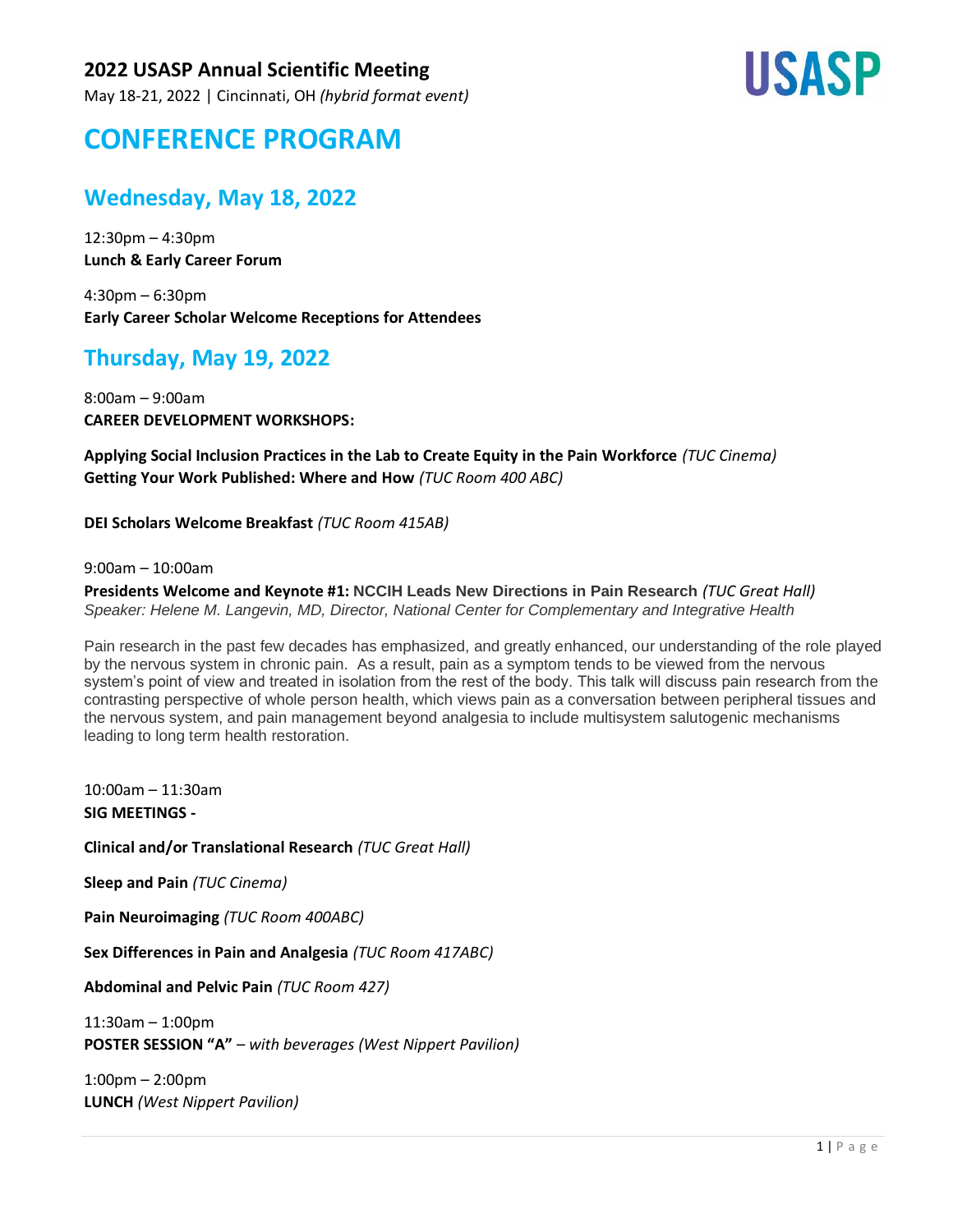May 18-21, 2022 | Cincinnati, OH *(hybrid format event)*



## **CONFERENCE PROGRAM**

### **Journal of Pain lunch meeting** *(TUC Room 400ABC)*

#### **OPEN HOUSE: University of Pittsburgh T32 Training** *(TUC Room 427)*

**IDEA Committee Meeting** *(TUC Room 419)*

2:00pm – 3:30pm **SYMPOSIA 1** –

#### **Under the Skin: Uncovering Novel Mechanisms of Peripheral Neuropathic Pain**

**Speakers:** Dr. Cheryl Stucky, Medical College of Wisconsin, *Roles of keratinocytes in cutaneous neuropathic pain* Dr. Diana Tavares-Ferreira, UT Dallas; *Peripheral neuropathies: the role of mRNA transport and local translation in human peripheral nerves;* Dr. Daniela Maria Menichella, Northwestern University, *Neuron-keratinocyte communication in the epidermis in painful diabetic neuropathy;* Dr. Michael Caterina, John Hopkins, *Palmoplantar keratodermas as diverse models of cutaneous pain*

This workshop will present new evidence indicating a role for neuronal and non-neuronal cells communication in the skin and in the peripheral nerves in the pathogenesis of peripheral neuropathic pain. First Dr. Stucky will present evidence that keratinocytes become sensitized and contribute to neuropathic pain in animal models and human tissues. Second, Dr. Tavares-Ferreira will present how innovative technologies such as Visium Spatial Transcriptomics on peripheral nerves can help to characterize potential interactions between non-neuronal cells (immune cells, Schwann cells, etc.) and nerve fibers in painful peripheral neuropathy. Third, Dr. Menichella will discuss how an unbiased single-cell transcriptional approach to mouse skin and skin biopsy from patients is a powerful tool for exploring the mechanisms by which non-neuronal cells in the skin communicate with cutaneous afferents, and how this communication impacts axonal degeneration underlying peripheral neuropathic pain. Fourth, Dr. Caterina will talk about cutaneous pain as a common feature of many dermatological disease. He will discuss how dermatological genetic conditions such as palmoplantar keratodermas can be used to define cellular and molecular mechanisms contributing to pathological skin pain.

This workshop is of high relevance to the pain community because a better understanding of neuron to skin cells communication could translate into new topical interventions for the treatment of peripheral neuropathic pain. Moreover, there is currently limited translation of pain targets identified from studies in animal models to humans. One of the most critical issues that prevents consistent effective translation of our preclinical studies to clinical efficacy is that, there are fundamental molecular and physiological differences in the biology of neuropathic pain in the rodent models that we use in our preclinical studies compared with humans. These differences call for the need to use human tissues such as skin biopsy and peripheral nerves in pain translational research to prioritize potential therapeutic targets and to refine targeting strategies for peripheral neuropathic pain.

The provocative nature of the topics presented at this symposium will stimulate the audience participation and the debate among the speakers and the speakers and the audience. There will be a 20-minutes Q&A session at the end of the presentations. We will particularly encourage the participation of young investigators, students and postdoctoral fellows in the audience directly inviting them to the microphone to ask questions in-person. In case of a virtual format the audience will be asked to submit questions to the speakers using the forum provided by the virtual platform in advance to the workshop.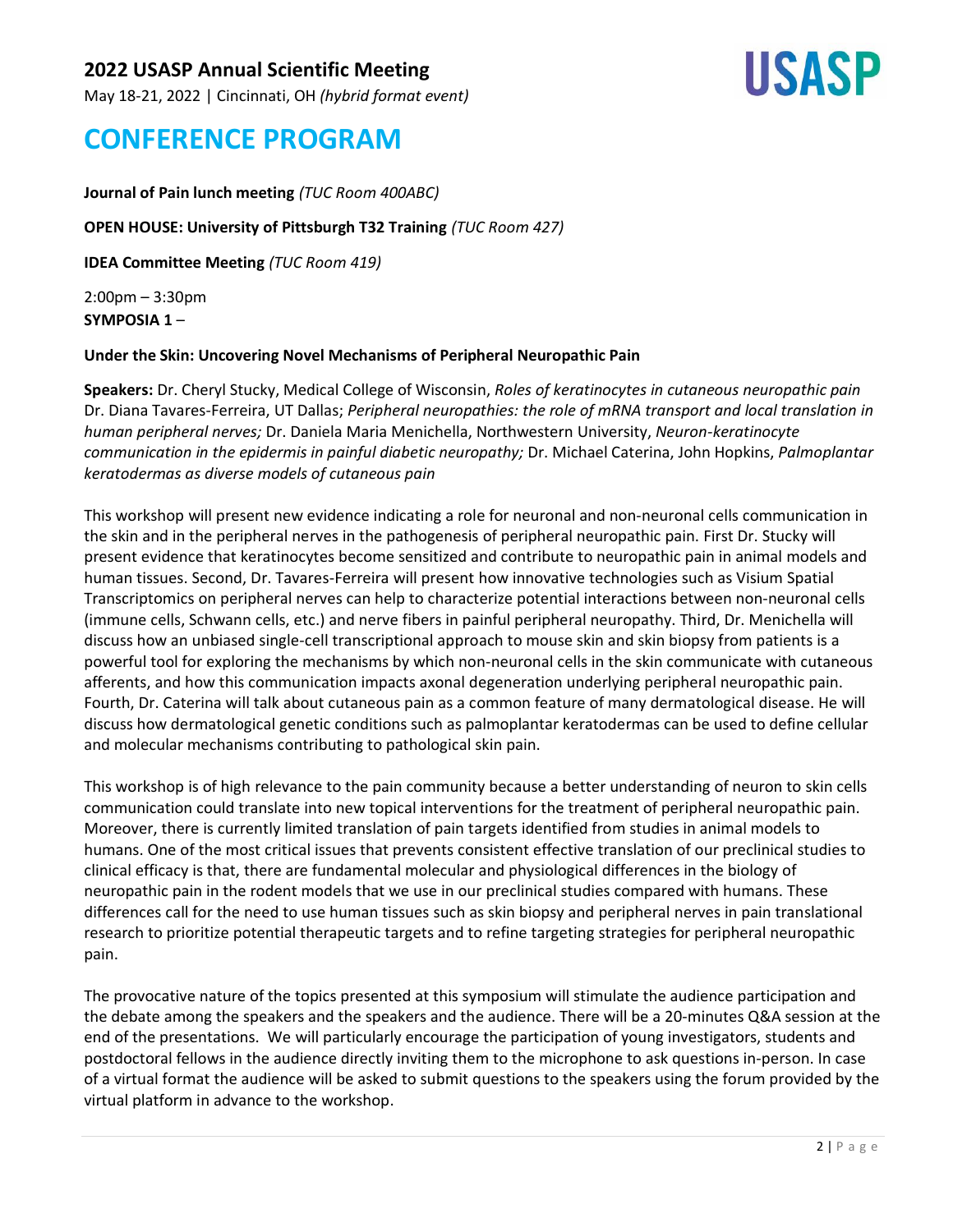May 18-21, 2022 | Cincinnati, OH *(hybrid format event)*



## **CONFERENCE PROGRAM**

#### **The Science and Practice of Resilience in Chronic Pain**

**Speakers**: Dr. Kimberly Sibille, University of Florida, Department of Aging and Geriatric Research, *Buffering the Burden of Chronic Pain and Optimizing Outcomes; D*r. Emily Bartley, University of Florida, Department of Community Dentistry and Behavioral Science, *The Recipe for Resilience: Exploring Adaptive Function across a Biopsychosocial Framework;* Dr. Afton Hassett, University of Michigan, Department of Anesthesiology, *Affective Balance: A New Target for Intervention in Chronic Pain*

Research has primarily focused on identifying risk factors and pathological states that contribute to pain and disability. However, evidence supports the role of protective health behaviors and resilience factors in fostering adaptive health outcomes. There is an increasing number of studies reporting the benefits of positive emotion and resilience building interventions for improving pain-related functioning. Thus, capitalizing on protective resources may be an avenue towards optimizing current pain treatments to reduce the burden of chronic pain. In this interactive session, the speakers will bridge across multiple level of analyses (e.g., social, behavioral, psychological, and biological) to discuss recent developments in the science of resilience, including novel therapeutic interventions targeting sources of pain resilience. In her talk, "Buffering the Burden of Chronic Pain and Optimizing Outcomes," Dr. Sibille will present findings on the biological interface of resilience among individuals with chronic musculoskeletal pain specific to: telomere length, a clinical composite of allostatic load, and brain structure. Research on the development and potential clinical utility of a pain resilience index will be discussed. Additionally, as sociodemographic factors contribute to disparities in chronic pain, considerations specific to resilience will be explored and opportunities to inform and improve interventions will be highlighted. Next, Dr. Bartley's presentation, "The Recipe for Resilience: Exploring Adaptive Function across a Biopsychosocial Framework," will discuss data from both experimental and clinical designs investigating the extent to which biopsychosocial factors of resilience buffer pain-associated outcomes. Recent work exploring the biology of resilient functioning across immunological and neuroendocrine systems will be presented, including findings from a telehealth intervention aimed at enhancing resilience through positive-based activities. Lastly, Dr. Hassett's presentation, "Affective Balance: A New Target for Intervention in Chronic Pain," will touch on the notion of affective balance in chronic pain and describe new results from a three-arm RCT assessing the potential benefit of enhancing standard cognitive-behavioral therapy for pain with positive activity interventions. The interventions are delivered online using telehealth coaching by medical assistants making this approach highly scalable. Discussants will place these findings within a larger context to discuss future clinical and research directions, and attendees will learn practical skills that can be applied in everyday life and are oriented toward optimizing resilience and improving health and functioning.

#### **Researching Chronic Overlapping Pain Conditions in Man and Mouse**

**Speakers**: Christin Veasley, Chronic Pain Research Alliance, *Prevalence, Impact, and Treatment of COPCs: The Patient Perspective;* Daniel Clauw, MD, University of Michigan, *Advances in Our Understanding of Nociplastic Pain Mechanisms in Chronic Overlapping Pain Conditions;* Andrea G Nackley, PhD, Duke University, *A Novel Mouse Model of Chronic Overlapping Pain Conditions that Integrates Genetic and Environmental Factors*

Chronic overlapping pain conditions (COPCS), including fibromyalgia syndrome, temporomandibular disorder, tension-type headache, irritable bowel syndrome, and vulvodynia represent a significant healthcare problem that affect nearly 1 in every 3 Americans, predominantly females. These conditions are characterized by persistent pain in the absence of tissue damage and often co-occur, thereby affecting multiple body sites. Sufferers are also more likely to experience non-pain comorbidities, such as sleep and mood disorders, as well as distressing symptoms,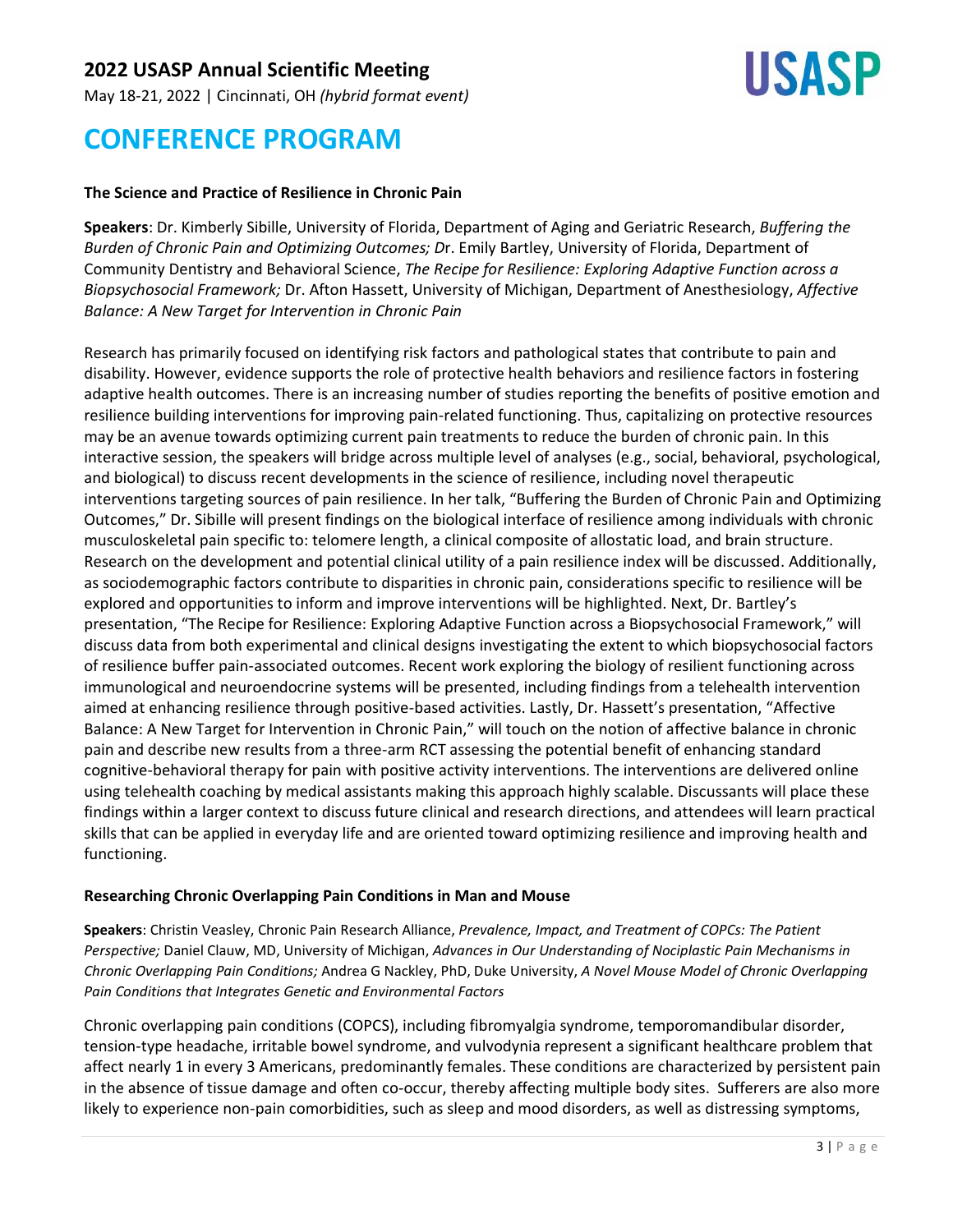May 18-21, 2022 | Cincinnati, OH *(hybrid format event)*



# **CONFERENCE PROGRAM**

such as cognitive dysfunction and fatigue. COPCs result in serious problems for patients, adding to the suffering and disability caused by a single pain condition. These conditions have been challenging to study clinically due to patient heterogeneity and challenging to model due to their idiopathic and multi-system pathogenesis. This session will highlight patient and public awareness of and federal investments in COPCs and discuss advancements in COPC clinical diagnosis and management and in clinically-relevant preclinical models that may facilitate the discovery of new analgesics. Ms. Veasley will provide an overview of COPCs, including their presentation, prevalence, economic and quality of life impact, and treatment options from the patient perspective. She will also present information on federal research funding investments and opportunities for COPCs, as well as describe large, multi-site NIH-funded research programs investigating the epidemiologic, clinical and mechanistic relationship among COPCs. Next, Dr. Clauw will present on the latest research findings regarding the pathogenesis of these syndromes, focusing on a better understanding of nociplastic pain. This includes the changes in CNS pain and sensory processing, as well as the low-level inflammation seen in these conditions. Finally, Dr. Nackley will present new data on a novel mouse model of COPCs that incorporates clinically-relevant genetic and environmental factors. This work will demonstrate the impact of 'minor' stresses and injuries on the development of chronic multi-site pain in genetically susceptible individuals, and discuss underlying mechanisms related to enhanced catecholaminergic tone and immune signaling.

Plan to Proactively Engage the Audience: We will work together in advance of the USASP meeting to prepare 2- 3 introductory slides that acquaint the audience with our workshop's speakers and educational objectives. We will also ensure that our individual PowerPoint presentations showcasing published and unpublished data are clear, dynamic, synergistic, and include engaging images and video clips. We will plan for each presentation to be ~20 minutes, allow ~5 minutes for questions immediately after each presentation, and then end with ~15 minute panel discussion.

### **Continuing to confront Racism in Pain Research: An Updated Call for a Shared Commitment across the Field of Pain**

**Speakers**: Dr. Calia Morais, University of Alabama at Birmingham, *Confronting Racism in Pain Research: A Call to Action;* Dr. Janelle Letzen, John Hopkins; *Confronting Racism in Pain Research: Reframing Research Designs;* Dr. Anna Hood, University of Manchester, *Confronting Racism in Pain Research: A Shared Commitment for Engagement, Diversity, and Dissemination*

It has been over a year since calls for social justice echoed globally and stakeholders in the pain field continue to grapple with how to upend racism within our institutions. This symposium will provide an overview of the efforts by the Antiracism CoaliTION in Pain Research (ACTION-PR; also informally known as the Pain Justice League) to address and dismantle racism in pain research practices. Our commitment to interrogating racism was first introduced during the inaugural US-ASP meeting. We shared a preliminary antiracism framework that was informed by the ACTION-PR's expertise and lived experiences as well as feedback from colleagues discussed during a think tank in Fall 2020. Since then, the ACTION-PR has refined and expanded this framework across the translational science continuum. Overall, this refined framework encourages self-reflection at every stage of the research process, to question, learn, examine, and modify our current approaches so that all pain researchers work to eliminate pain inequities.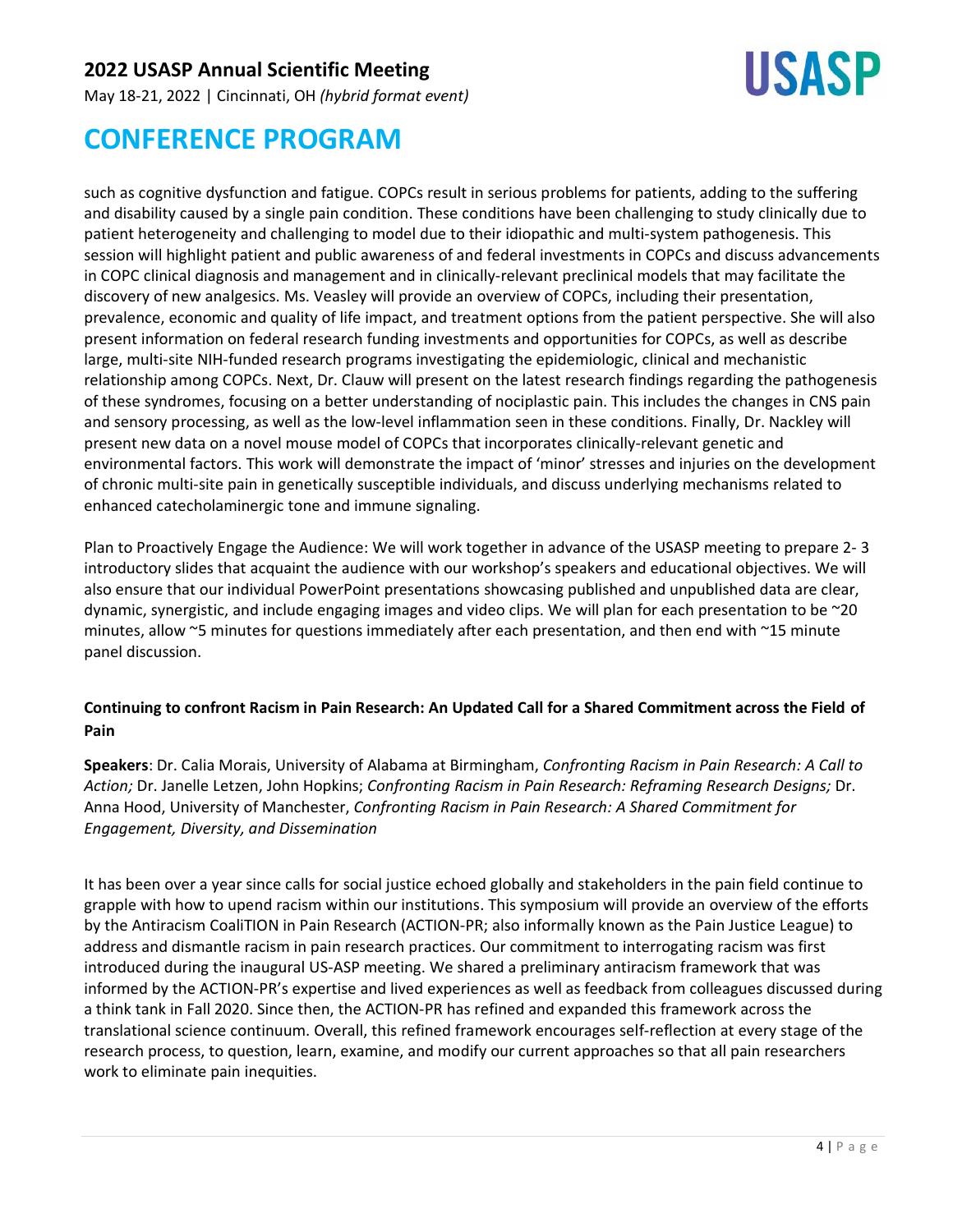May 18-21, 2022 | Cincinnati, OH *(hybrid format event)*



# **CONFERENCE PROGRAM**

In the first presentation, Dr. Morais will discuss the fundamental scholarship underlying our refined antiracism framework, forms of racism, and social oppression that manifest globally, and racism as the cause of racialized pain inequities. The presenter will also discuss cultural humility to reflect, interrogate, and recognize how one's background shapes how we understand those who are different from ourselves; it is a tool through which researchers can design studies grounded in equity. In the second presentation, Dr. Letzen will discuss four common designs with strategies to modify through an antiracism lens. These approaches include a biomedical metanarrative of pain, the lack of diversity and inclusion of racialized groups, the use of "race" as a statistical variable, and the minimal consideration of social health indicators in preclinical pain research. In the third presentation, Dr. Hood discusses how to apply an antiracism framework in recruitment and community-based research practices to engage community partners. The presenter will describe how increasing the participation of racialized groups in research will enrich knowledge gained and build trust. Strategies to build diverse and inclusive research environments and decolonize dissemination practices are also presented along with current and upcoming projects that utilize an antiracism framework. Additionally, each presenter will discuss remaining knowledge gaps and the need for interdisciplinary collaborations, community partnerships, and patients' input in pain research. The ACTION-PR offers this refined framework as a next step toward equity in pain research and care and acknowledges that it should be revised as new scholarship emerges.

### **Advances in Methods to Understanding the Transition to/from Episodic to Chronic Visceral Pain in Dysmenorrhea**

**Speakers**: Kevin Hellman, University of Chicago, *Novel Methods of Imaging the Transition From Episodic Menstrual Pain to Chronic Visceral Pain;* Linda Griffith, Massachusetts Institute of Technology, Center for Gynepathology Research, *Tissue Engineering & Organ-On-Chips Models of Uterine Pathophysiology in Pelvic pain;* Laura Payne, Harvard Medical School, *Behavioral and Neural Associations with Dysmenorrhea in Adolescent Girls*

More research is needed on dysmenorrhea to address gender disparity for the risk of chronic pain radically. Dysmenorrhea is the most common episodic visceral pain condition in women and the foremost risk factor for chronic pain. The proposed workshop will provide of foundation for others to extend current scientific and clinical aspects of dysmenorrhea and the mechanisms responsible for the transition to chronic visceral pain.

Novel Methods of Imaging the Transition from Episodic Menstrual Pain to Chronic Visceral Pain -Kevin Hellman, University of Chicago: We have developed several noninvasive tasks with ultrasound, fMRI, and EEG to evaluate the mechanisms of cramping pain and its transition to chronic visceral pain. During a menstrual cramp, uterine contractions, ischemia, and skeletal muscle contractions occur. Prefrontal cortical processes lead to hypersensitivity that could underlie the transition to chronic pain. Further evaluation of these mechanisms with our tools could allow others to identify new strategies for therapeutic prevention of dysmenorrhea and the transition to chronic visceral pain.

Tissue Engineering & Organ-On-Chips Models of Uterine Pathophysiology in Pelvic pain: Linda Griffith, MIT: Stress, nerve fiber innervation, immune responses, and epigenetics are important contributing factors observed in many chronic pain conditions. Our lab is building humanized in vitro models merging tissue engineering and organs—onchips with systems biology to capture complex pain mechanisms involved in endometriosis, adenomyosis and other uterine disorders. Our studies have classified endometriosis patients according to inflammation networks in peritoneal fluid, and we are now building models relevant for dysmenorrhea. This talk will discuss the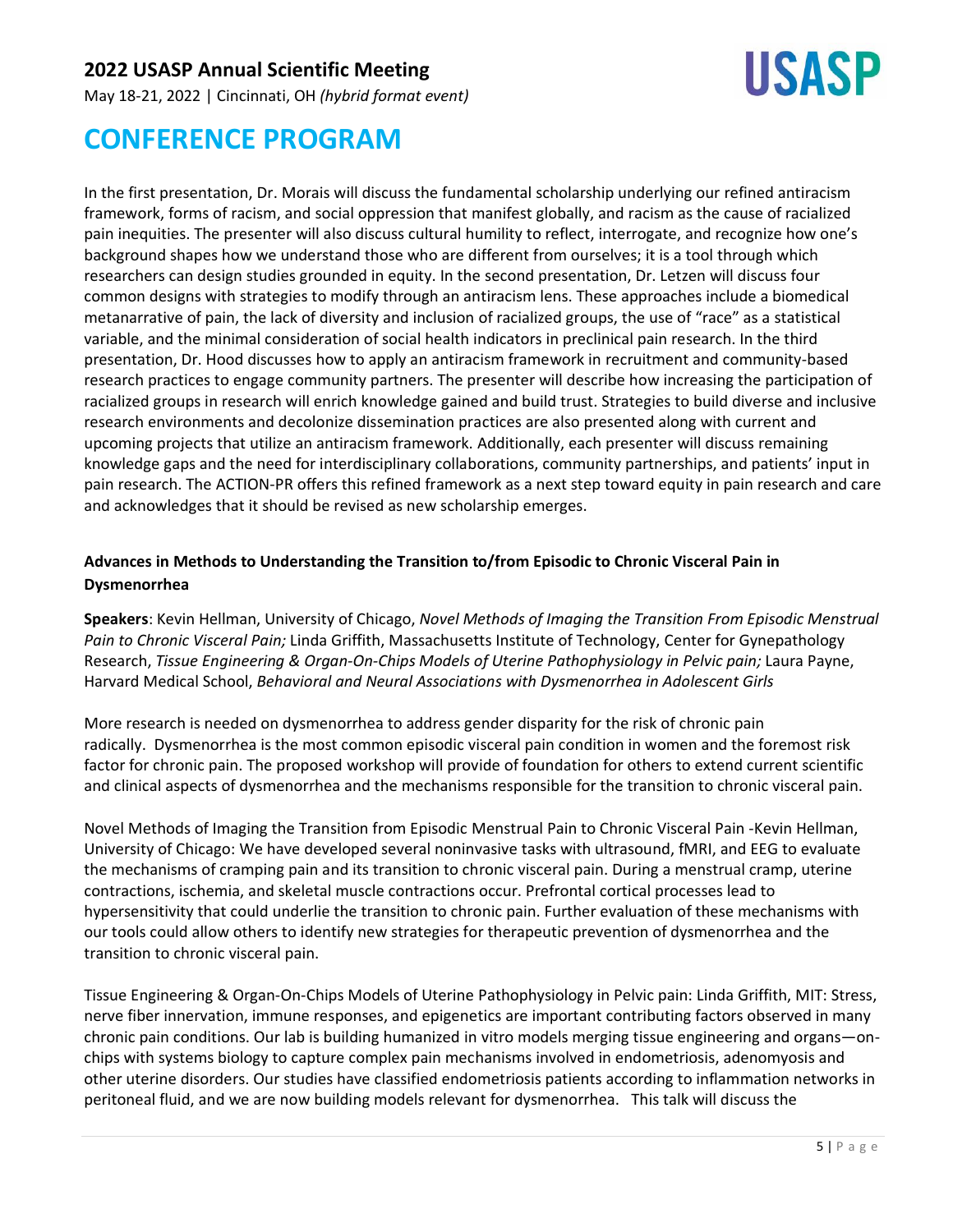May 18-21, 2022 | Cincinnati, OH *(hybrid format event)*



# **CONFERENCE PROGRAM**

foundations and practical translation issues using these new tools to study chronic pelvic pain related to gynecological disorders that may have diverse mechanisms in the patient population.

Behavioral and Neural Associations with Dysmenorrhea in Adolescent Girls –Laura Payne, Harvard Medical School: Our work has demonstrated that young women with dysmenorrhea have increased pain sensitivity across the menstrual cycle, suggesting stable alterations in pain processing. However, less is known about centralized pain processes in adolescent girls with dysmenorrhea and whether these indices are present in laboratory and neuroimaging measures. I will discuss new data exploring the relationship between fMRI, quantitative sensory testing, and menstrual pain in adolescent girls with dysmenorrhea. Understanding early mechanisms involved in central sensitization of pain will allow for early identification of those at risk, which suggests the possibility of preventing the transition from recurrent to chronic pain.

3:30pm – 5:00pm **POSTER SESSION "B"** – *with beverages and snack (West Nippert Pavilion)*

5:00pm – 6:30pm **SIG MEETINGS –**

**Basic Science – Preclinical** *(TUC Great Hall)*

**Psychosocial Factors and Interventions** *(TUC Cinema)*

**Diversity, Inclusion, and Anti-racism in Pain** *(TUC Room 400ABC)*

**Clinical Care and/or Patient Advocacy** *(TUC Room 417ABC)*

**Pain, Movement, & Rehabilitation** *(TUC Room 427)*

**Clinical Trials for Pain Research** *(TUC Room 419)*

6:30pm – 8:30pm **Presidents Reception**

## **Friday, May 20, 2022**

8:00am – 9:00am **CAREER DEVELOPMENT WORKSHOPS:**

**Making Reproducability Standard in Your Lab** *(TUC Room 400 ABC)* **Time Management, Competing Demands, and Working from Home** *(TUC Cinema)*

9:00am – 10:00am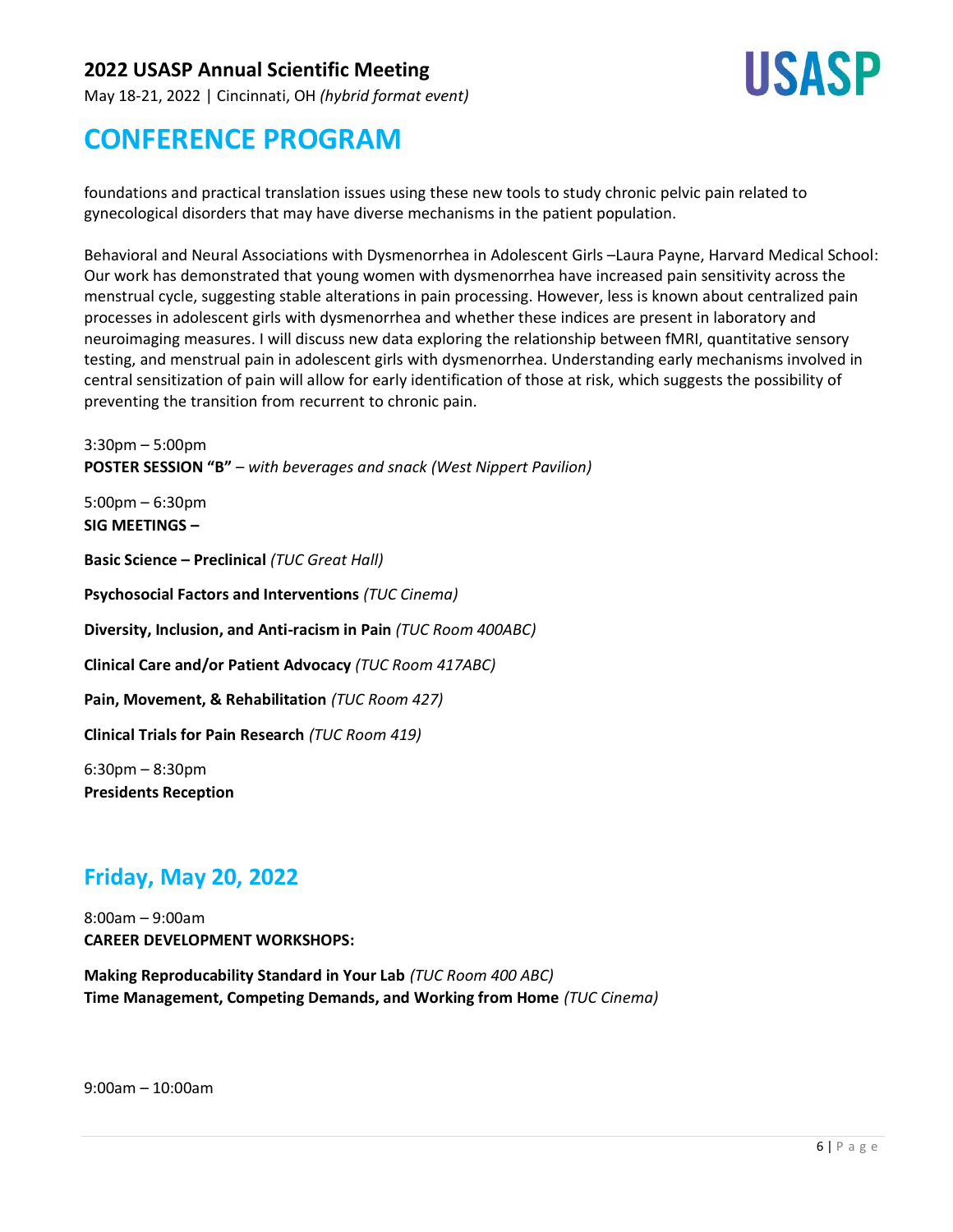May 18-21, 2022 | Cincinnati, OH *(hybrid format event)*



# **CONFERENCE PROGRAM**

#### **State of the Society Report and Keynote #2: Understanding Mechanisms that Link Sleep and Pain in Youth: Developing Theoretically Informed Interventions** *(TUC Great Hall)*

*Speaker: Tonya Palermo, PhD, University of Washington*

Sleep disturbances are common and impactful among individuals with chronic pain across the lifespan. Having comorbid sleep problems also predicts the continuation of chronic pain from adolescence into adulthood. Emerging evidence suggests that individuals with sleep disturbances do not receive as much benefit from psychological treatments for chronic pain. Dr. Palermo will summarize evidence linking sleep and pain in adolescents and describe behavioral mechanisms by which sleep disturbance impacts the ability to learn and implement pain self-management skills. She will highlight the urgent need to screen youth for sleep problems prior to initiating treatment and to consider implementation of sleep-specific treatments for individuals with chronic pain.

10:00am – 11:30am

#### **SYMPOSIA 2 –**

#### **Rita Allen Award in Pain Scholars Panel** *(TUC Great Hall)*

**Andrew J. Shepherd (2020)** The University of Texas, MD Anderson Cancer Center; *Neuro-immune Interactions in Pain Associated with Cancer and Chemotherapy;* **Peter Grace (2019)** University of Texas MD Anderson Cancer Center *Antibody Receptor Signaling via Astrocytes: A New Pathway for Neuropathic Pain* In conjunction with the Open Philanthropy Project; **Sarah Linnstaedt (2020)** University of North Carolina at Chapel Hill, *FKBP51 Inhibition to Prevent Chronic Pain Following Traumatic Stress,* In conjunction with the Open Philanthropy Project; **Jordan McCall (2019)** Washington University in St. Louis, *Using Persistent Homology to Model and Predict Spontaneous Pain Behavior,* In conjunction with the Open Philanthropy Project

#### **Clinical Trials for Pain: Can We Be Pragmatic about Non-pharmacologic Treatments?** *(TUC Cinema)*

**Speakers**: Steven George PT, PhD, FAPTA, Duke University, *What Makes a Trial "Pragmatic"?;* Julie Fritz PT, PhD, FAPTA, University of Utah, *Why a Pragmatic Trial?;* Qilu Yu, PhD, NIH/NCCIH, *Challenges for Pragmatic Clinical Trials;* Robert Kerns, PhD, Yale University, *Opportunities for Pragmatic Clinical Trials*

Clinical trials range on a spectrum from explanatory (i.e. high internal validity and demonstrating efficacy) to pragmatic (i.e. high external validity and determining effectiveness). Most randomized trials of pain treatments are explanatory but more recently pragmatic trial designs have been used for testing effectiveness of pain treatments. This shift provides exciting opportunities for advancing the pain research field, but only if pragmatic design elements are better understood by researchers, providers, and patients.

This session provides a primer on pragmatic trials for non-pharmacologic treatments of pain. The session will be divided into three different presentations, followed by an interactive session between the attendees and presenters. Real world examples from ongoing clinical trials will center the presentations. Presenters will provide perspectives from physical therapy, health services research, medical sociology, and biostatistics.

The total presentation time will not exceed 60 minutes and will be followed by a 30-minute moderated question and answer session. Audience engagement will be through traditional methods (Q&A), facilitated by the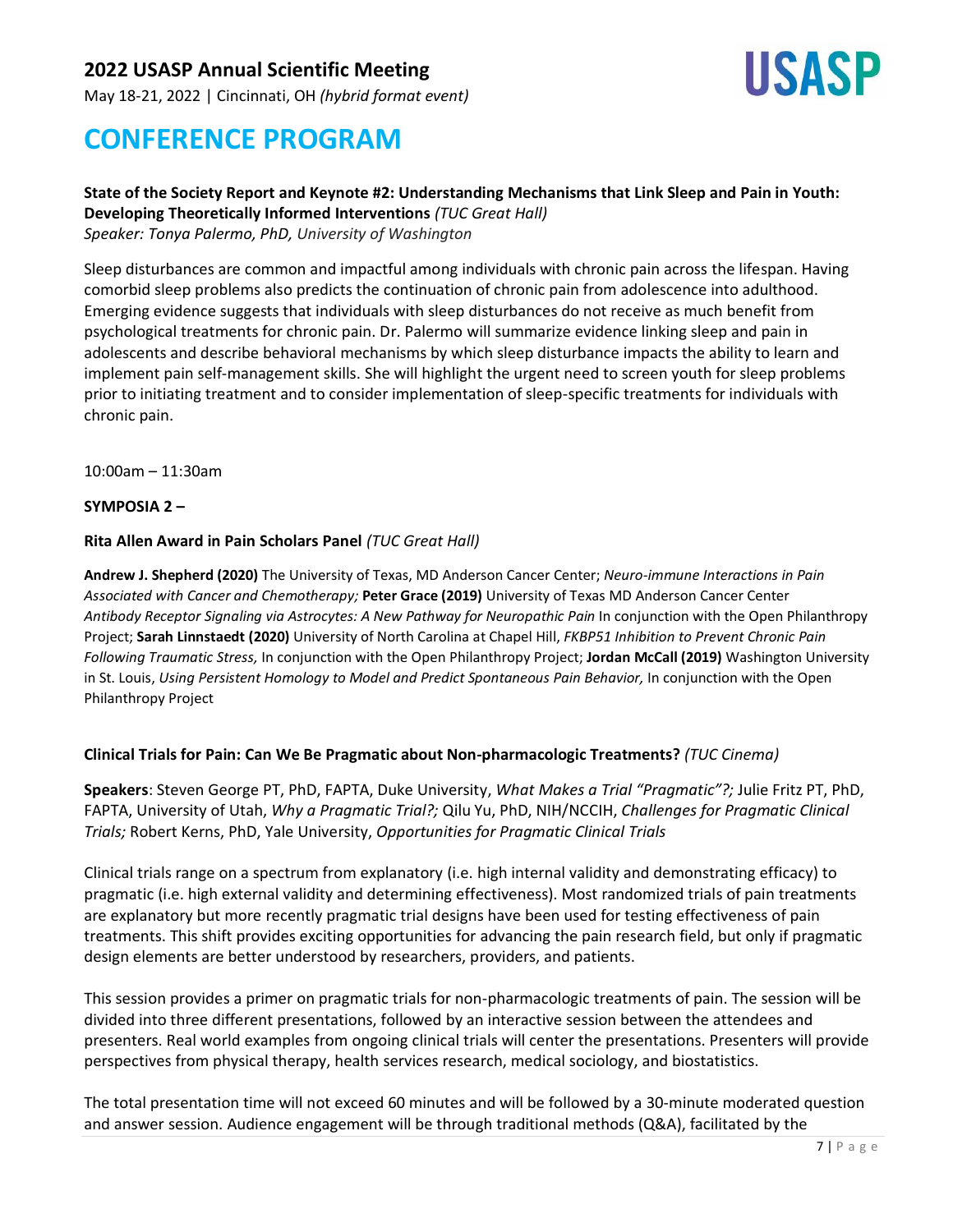May 18-21, 2022 | Cincinnati, OH *(hybrid format event)*



## **CONFERENCE PROGRAM**

moderator by using audience response polling options (if traditional methods are slow and there are polling options available at the site).

#### **The Impact of Stigma and Discrimination on Pain Experiences across the Lifespan** *(TUC Room 400ABC)*

**Speakers**: Hailey Bulls, PhD, *University of Pittsburgh, Stigma, the opioid crisis, and cancer pain management: Intersecting challenges;* Burel Goodin, PhD, *The Alabama at Birmingham, Stigma and discrimination: implications for pain-relevant psychological and physiological processes;* Emily Wakefield, PhD, *Connecticut Children's Medical Center/University of Connecticut School of Medicine, "Oh, only old people can get that": Stigma in adolescent chronic pain*

Stigma and discrimination are widely recognized as fundamental contributors to public health inequities. Pain and opioid-related stigmas present a mechanism by which ineffective and inequitable pain care persists. In this symposium, we will leverage the Health Stigma and Discrimination Framework (Stangl et al 2019) to conceptualize contributors to and consequences of stigma for patients with pain.

This symposium will provide an overview of the ways in which patients of various ages and pain etiologies experience stigma and discrimination, emphasizing similarities and potential mechanisms for change. Dr. Bulls will discuss the ways in which stigma and discrimination exacerbate existing challenges in cancer pain management across the cancer continuum (from active, advanced disease to survivorship) in older adults. Dr. Goodin will present novel data demonstrating the extent to which stigma and discrimination are related to pain-relevant psychological and physiological (i.e., biomarkers) profiles in children and older adults with chronic pain. Dr. Wakefield will present the experience of stigma unique to adolescent chronic pain populations and its impact on health outcomes and access to support.

Presenters will provide specific recommendations based on their work for about 20-25 minutes each, including research, policy, and potential intervention targets to guide the future of pain and opioid stigma research. For the remaining 20-30 minutes, audience members will be invited to consider barriers and facilitators to system-wide efforts to eliminate stigma and discrimination in pain care through an interactive discussion with the expert panel, and share their proposed solutions with the symposium attendees.

Justification for inclusion in the 2022 meeting: Biological and psychological variables are well-studied in the biopsychosocial model of pain, while social and interpersonal factors are less often recognized. However, eliminating stigma is critical for moving effective pain care forward. Given gaps in the literature, a discussion of patient experiences, communities, healthcare systems, policies, and the media is instrumental in ensuring that patients with pain are able to move forward, together.

#### **Innovations in the Prevention of Chronic Post-surgical Pain in Children and Adolescents** *(TUC Room 417ABC)*

**Speakers**: Jennifer Rabbitts, MD, *University of Washington, Seattle Children's Hospital, SurgeryPal: an mHealth cognitive-behavioral intervention to prevent transition from acute to chronic postsurgical pain in adolescents;* Melanie Noel, PhD, RPsych, *University of Calgary, Alberta Children's Hospital Research Institute, Reframe the pain: Examination of a novel parent-led intervention to reframe children's memories of post-surgical pain to be more accurate and positive*; Jennifer Stinson, RN-EC PhD, *Hospital for Sick Children, iCanCope with Post-operative Pain*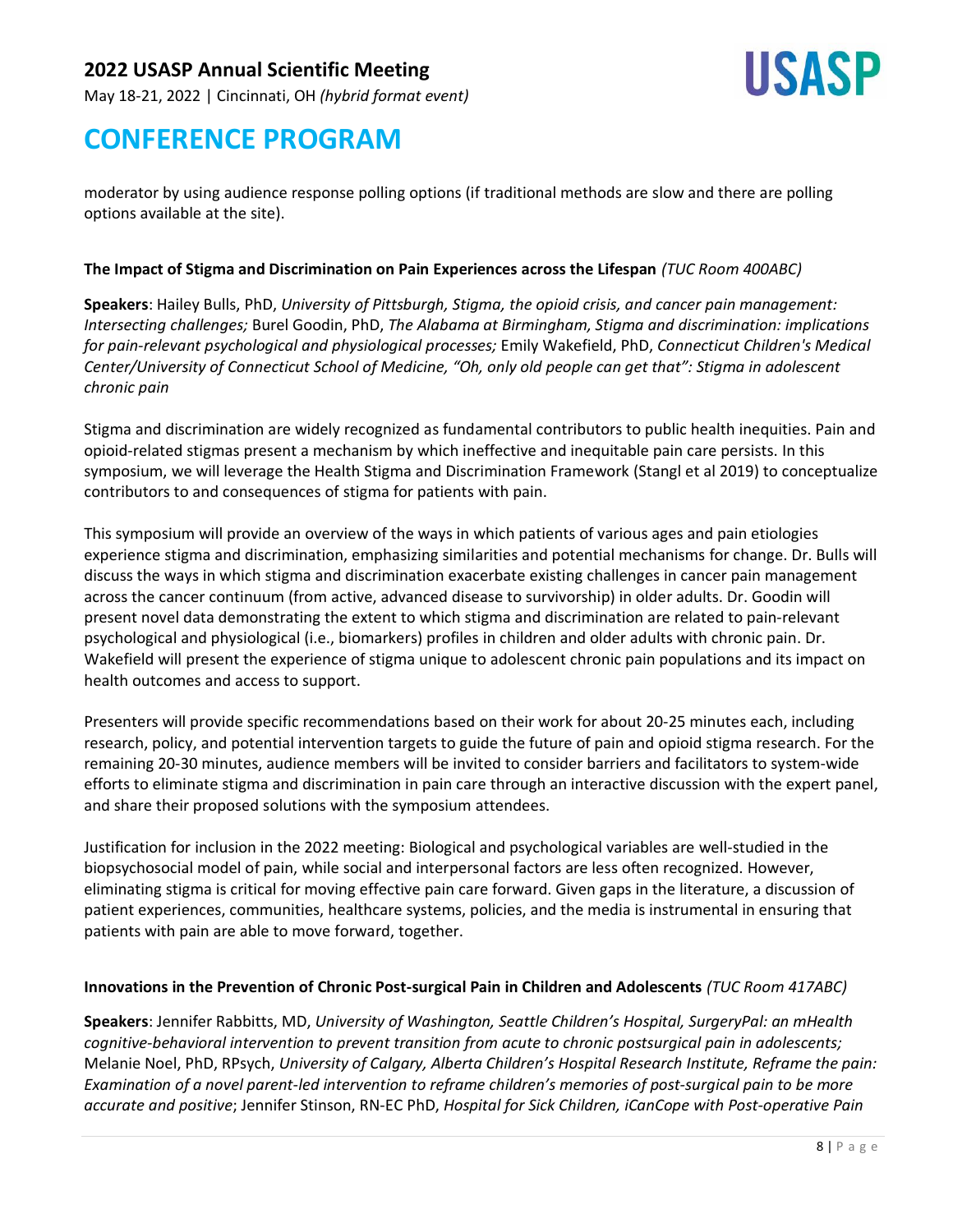May 18-21, 2022 | Cincinnati, OH *(hybrid format event)*



## **CONFERENCE PROGRAM**

*(iCanCope Postop): Development and evaluation of a smartphone-based pain self-management program for adolescents following surgery*

In the United States and Canada thousands of children undergo surgery each year. Despite evidence-based pain management and clinical standards, moderate to severe postoperative pain in children and adolescents is common. Inadequate postoperative pain management contributes to poor health outcomes, increased opioid use, and the development of chronic postsurgical pain. Psychosocial risk factors in adolescents and their parents elevate risk for poor short- and long-term pain outcomes. Successful postoperative pain management requires regular monitoring and treatment of pain after hospital discharge. Moreover, interventions targeting psychosocial risk factors have potential to interrupt a negative trajectory of persistent pain. The current symposium will discuss novel innovations to reduce acute pain and prevent the transition to chronic postoperative pain. Question/Answer: 10 to 15 Minutes

### **Risk and Resilience Factors Predicting Adaptation to the COVID-19 Pandemic in Individuals with Chronic Pain across the lifespan** *(TUC Room 427)*

**Speakers**: Emily Law PhD, University of Washington School of Medicine & Seattle Children's Research Institute, *Adaptation to the COVID-19 pandemic among adolescents and young adults with chronic Pain: A mixed methods approach;* Gabrielle Pagé PhD, Université de Montréal; *Between stress and resilience: Understanding the heterogeneous impacts of the COVID-19 pandemic on individuals living with various chronic pain conditions;* Chung Jung Mun ("Moon") PhD, Arizona State University & Johns Hopkins School of Medicine, *One-year trajectories and individual differences in pain, emotional distress, and prescription opioid misuse among adults with chronic pain during the COVID-19 pandemic*

Growing evidence indicates the COVID-19 pandemic is negatively impacting mental health for many people, with epidemiologic studies showing increasing prevalence of anxiety, depression, insomnia, and substance use in the general population. However, less is known about condition-specific impact for individuals with chronic pain, including impact on the experience of pain and disability. Emerging data are mostly from cross-sectional studies which suggest similar negative impacts on mental health, but equivocal effects on pain. This session will address gaps in understanding by sharing data from six novel longitudinal studies (presented by Drs. Law, Pagé and Mun) examining adaptation to the pandemic among individuals with chronic pain across the lifespan. Risk and resilience factors predicting trajectories of mental health and pain symptoms will be examined. In an interactive Q&A session (moderated by Dr. Palermo), future directions for clinical care and research will be discussed.

Dr. Law will present two longitudinal studies examining adaptation to the pandemic among treatment-seeking adolescents and young adults with chronic pain from the U.S. Results showed that clinically elevated and persistent anxiety, depression, and insomnia symptoms were common, while pain interference remained relatively stable. Using mixed linear modeling, minority ethnicity and pandemic-related economic stress were identified as risk factors for poor outcomes. Qualitative data revealed both perceived benefits and harms of the pandemic on pain. Clinical and research implications for adolescents and young adults with chronic pain will be discussed.

Dr. Pagé will present data from three Canadian studies. First, a pan-Canadian online study aimed to measure the impact of the pandemic on pain, treatment access, stress and psychological distress during the first two waves. Second, a longitudinal study on a cohort of individuals with chronic pain aimed to identify pre-pandemic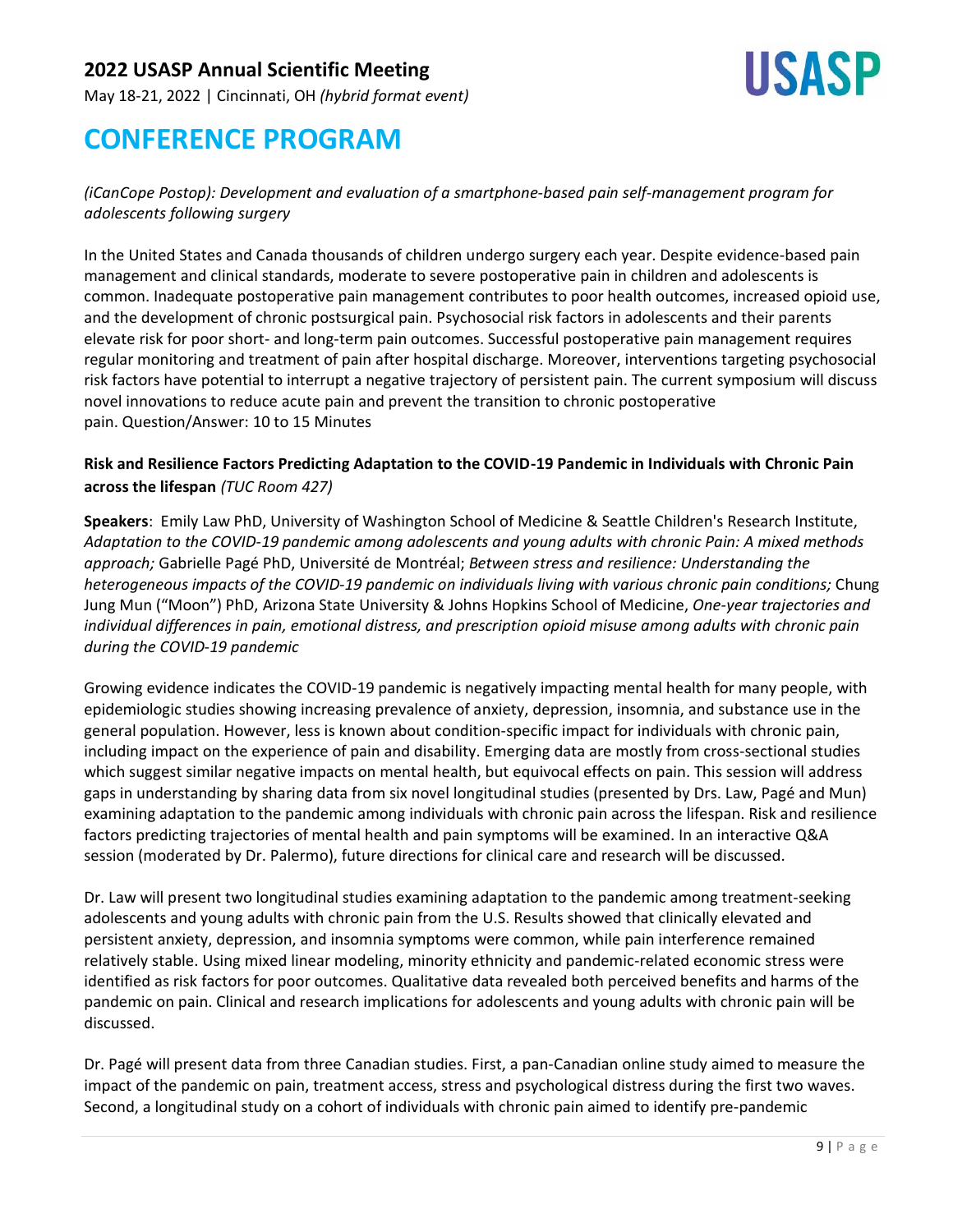May 18-21, 2022 | Cincinnati, OH *(hybrid format event)*



## **CONFERENCE PROGRAM**

psychological factors associated with pain deterioration during the pandemic. Finally, a longitudinal study of back pain aimed to explore the role of stress and its biological markers on the evolution of pain and psychological distress during the pandemic.

Dr. Mun will present data from a large (N=1,453) online sample of adults with chronic pain in the U.S. who were assessed three times across one year (04/2021 – 05/2022). This study investigated the impact of the COVID-19 pandemic on the trajectories of pain severity and interference, emotional distress (i.e., anxiety and depressive symptoms), and opioid misuse behaviors across one year. Potential moderating effects of socio-demographic factors and individual differences in pain catastrophizing, pain acceptance, and sleep disturbance on outcome trajectories are also examined.

11:30am – 1:00pm **POSTER SESSION "C"** *with beverages (West Nippert Pavilion)*

1:00pm – 2:00pm **LUNCH**

**Professional Development Lunch** *(TUC Room 417ABC)*

**Education Committee Meeting** *(TUC Room 415AB)*

**OPEN HOUSE: University of Alabama at Birmingham** *(TUC Room 419)*

**Membership Committee Meeting** *(TUC Room 411)*

2:00pm – 3:30pm

**SYMPOSIA 3 –**

#### **Spinal Coding of Somatosensation** *(TUC Great Hall)*

**Speakers:** Bo Duan, PhD, Assistant Professor, *University of Michigan, Peripheral and central mechanisms for mechanical itch;* Tayler Sheahan, PhD, *University of Pittsburgh, Cellular basis of spinal kappa opioid receptor inhibition of itch and pain;* David Acton, PhD, *Salk Institute for Biological Studies, Genetic approaches to mapping* the spinal circuitry for pain and itch; Mark Hoon, PhD, NIH, Spinal cord circuits required for suppression of pain by *cold*

It is poorly understood how distinct somatosensory inputs like pain, itch, temperature, and touch are uniquely coded within the spinal cord. The speakers in this session will share how the application of cutting-edge molecular, genetic, and imaging approaches have begun to reveal the cells and circuits within the spinal cord that underlie somatosensation under normal and pathological conditions. Moreover, the symposium will highlight spinal circuits underlying intriguing phenomena whereby somatosensory modalities gate one another (e.g., cold suppression of pain). Lastly, the speakers in this symposium are a strong group of basic scientists at different career stages.

Format & Audience Engagement: Four 15-minute presentations, each followed by 5 minutes of questions. The remaining 10 minutes of the workshop will be an open-floor discussion between the panel members and the audience on matters arising from the preceding talks, with particular emphasis on how modality specificity may be integrated at the spinal level.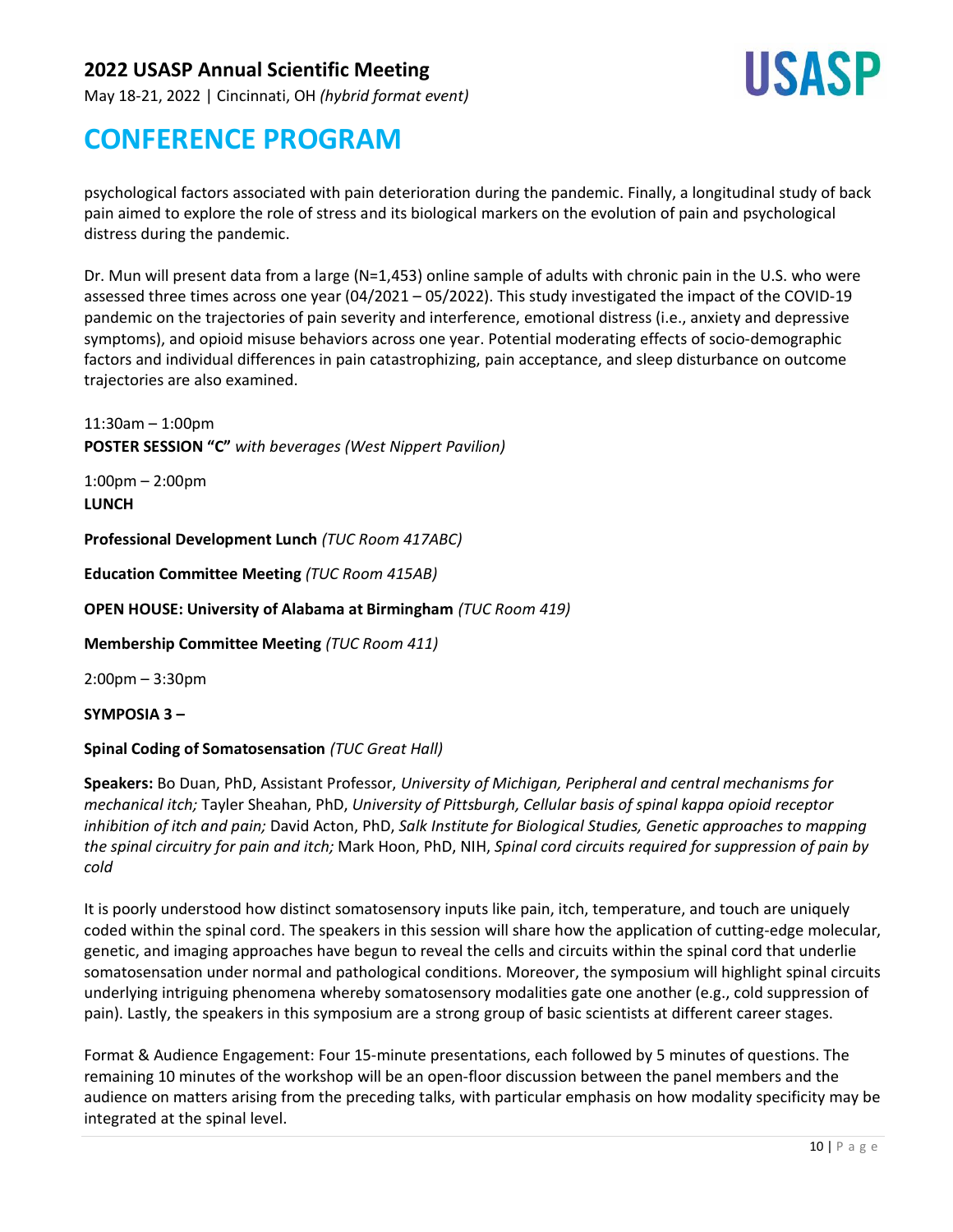May 18-21, 2022 | Cincinnati, OH *(hybrid format event)*



## **CONFERENCE PROGRAM**

#### **Pain Inequities and Disparities: The Importance of Intersectionality** *(TUC Room 400ABC)*

**Speakers**: Kate Nicholson, JD, *National Pain Advocacy Center, Understanding What's Lacking from Public Health Policy On Pain: Applying An Intersectional Lens and Including Diverse Patient Perspectives;* Tamara Baker, PhD, *School of Medicine at the University of Carolina at Chapel Hill in the Department of Psychiatry; What Intersectionality Means for Equitable Access to Clinical Care;* Monica Mallampalli, PhD, MSc, *Healthy Women, Strategies for Addressing Intersectionality and Inclusivity in Pain Research;* Samina Ali, MCDM, FRCP(PEM), *Faculty* of Medicine & Dentistry at the University of Alberta, Edmonton University of Alberta, Edmonton; Stollery Children's Hospital and the Women and Children's Health Research Institute, The Global and Intersectional Burden of Pain in *Children*

Inequities and disparities in pain experience, treatment, and research are well acknowledged in such public health initiatives as the Institute of Medicine's, Relieving Pain in America, the National Pain Strategy, and the Interagency Pain Management Best Practices Task Force Report.

Yet too often the discussion is siloed, focusing on distinct populations, while failing to conceive the problem as an intersectional one. Intersectionality is important because people are not just Black or Indigenous, male or female, children or older persons, disabled or Veterans. Those at the intersection of multiple identities too often fall through the cracks in research, translational research, and clinical care.

In the first talk, Kate Nicholson, JD, a pain patient and health policy attorney, will provide an overview of the national policies and introduce the concept of intersectionality, underscoring the importance of considering populations not typically centered in conversations about equity and disparities. Her talk will be, "Understanding What's Lacking from Public Health Policy On Pain: Applying An Intersectional Lens and Including Diverse Patient Perspectives." She will serve as moderator.

Next, Tamara Baker, PhD, an expert on d pain in older persons, racial disparities, and designing equitable clinical programs will present, "What Intersectionality Means for Equitable Access to Clinical Care." Tamara will address common themes that apply to care across the spectrum of marginalized patients.

Monica Mallampalli, PhD, MSc, a scientist and health policy expert, will then turn to the topic of research, using the case study of sex and gender as it applies to other intersecting identities with the talk, "Strategies for Addressing Intersectionality and Inclusivity in Pain Research." Monica will focus on including diverse perspectives in research design.

To complete the range of perspectives, ideally, a fourth panelist, Samina Ali, MCDM, FRCP(PEM), who is an expert in pediatric pain, will address the "Global and Intersectional Burden of Pain in Children," and discuss how our perceptions of age, disability, and gender inform pain research and care in children.

If we are allowed four panelists, each will speak for 15 minutes. Otherwise, panelists will talk for 20 minutes, leaving 30 minutes for robust discussion with the audience using Q and A and polling.

**The Science of Acupuncture Analgesia: From Mechanism to Clinic** *(TUC Cinema)*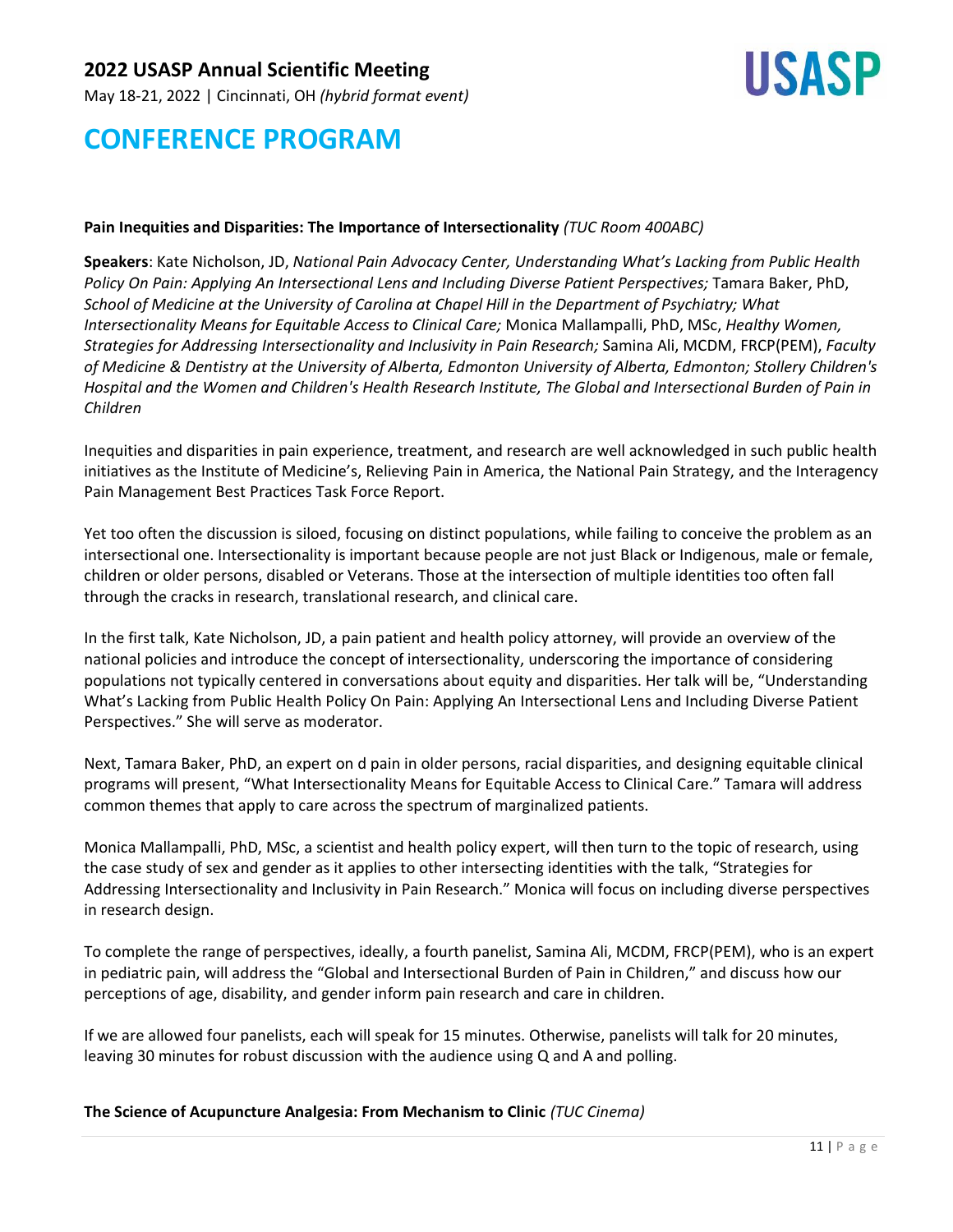May 18-21, 2022 | Cincinnati, OH *(hybrid format event)*



## **CONFERENCE PROGRAM**

**Speakers:** Dr. Richard E. Harris, *University of Michigan, Insular Excitatory/Inhibitory Imbalance Links Chronic Nociplastic Pain with Acupuncture Analgesia;* Dr. Vitaly Napadow, *Massachusetts General Hospital, Neuroimaging Psychosocial Mechanisms Underlying Acupuncture and the Patient - Clinician Interaction;* Dr. Jun Mao, *Memorial Sloan Kettering Cancer Center, Evidence-Informed Acupuncture for Pain in Oncology Patients*

Acupuncture is a 2000-year-old medical technique that originated in China. By inserting thin needles into the body at specific anatomical locations, improvements in a range of symptoms, especially painful conditions, have been reported empirically and by many meta-analyses of clinical trials, including thousands and even tens of thousands of patients. However, the therapeutic value of acupuncture for pain management is fraught with controversy, largely due to difficulty to dissociate specific effects of acupuncture needling techniques from non-specific therapeutic effects such as placebo effects and context effects of social interaction. Moreover, there is ambiguity in acupuncture's effects on both clinical outcomes and physiological mechanisms. As the United States is combating an opioid crisis and the underlying challenges of pain management, acupuncture has emerged as a potential non-pharmacological option. Better understanding of how and whether acupuncture works for pain relief is even more critical as we consider the possibility of its broader usage for pain management.

This session will bring together three experienced researchers: Dr. Richard E. Harris, Dr. Vitaly Napadow, and Dr. Jun Mao all experts in the interface of pain and acupuncture research. They will present new research findings and discuss these findings in regard to implementation challenges for acupuncture treatment of chronic pain. Dr. Richard E. Harris is a Professor in the Department of Anesthesiology at the University of Michigan and has had key contributions to the neurobiology of chronic nociplastic pain and its response to acupuncture. In his talk he will highlight the excitatory/inhibitory imbalance in brain neurotransmitters in nociplastic pain and their role in acupuncture analgesia. Dr. Vitaly Napadow is a prolific acupuncture neuroimaging researcher and Director of Pain Research at Spaulding Rehabilitation Hospital. His talk will explore the neurobiology of the patient – practitioner interaction in acupuncture analgesia and the role of the central nervous system. Dr. Jun Mao is the Chief of the Integrative Medicine Service at the Memorial Sloan Kettering Cancer Center and has published influential clinical trials of acupuncture for cancer pain. His presentation will focus on the efficacy of acupuncture in clinical cancer pain populations and clinical acupuncture research more broadly. This symposium will contain broad content: encompassing the basic neurobiological underpinnings of pain in regard to its response to acupuncture, as well as evidence assessing acupuncture efficacy in the clinical setting.

### **Translational Approaches to Categorizing Chronic Pelvic Pain Syndromes** *(TUC Room 417ABC)*

**Speakers**: Dr. Rui Li, *Seattle Children's Research Institute, Phenotypic evidence from a female adult pelvic pain clinic;* Dr. Christine Sieberg, *Boston Children's Hospital, Endometriosis associated pain in adolescents and young adults: Time for increased rigor;* Dr. Julie Christianson, *University of Kansas Medical Center, Assessing the translatability of a mouse model of chronic urogenital hypersensitivity*

Chronic pelvic pain (CPP) is estimated to impact 1 in 7 women in the United States and between 30-90% of adolescent females report dysmenorrhea, which negatively impacts daily activities and quality of life. A myriad of etiologies contributes to CPP and a better understanding of these underlying mechanisms, and how they relate to patient-specific measures, can improve treatment options, which currently do not provide widespread or adequate relief. Here, members of the Abdominal and Pelvic Pain Special Interest Group will present data describing phenotypic, diagnostic, and mechanistic characterizations of CPP disorders, in both clinical and preclinical studies.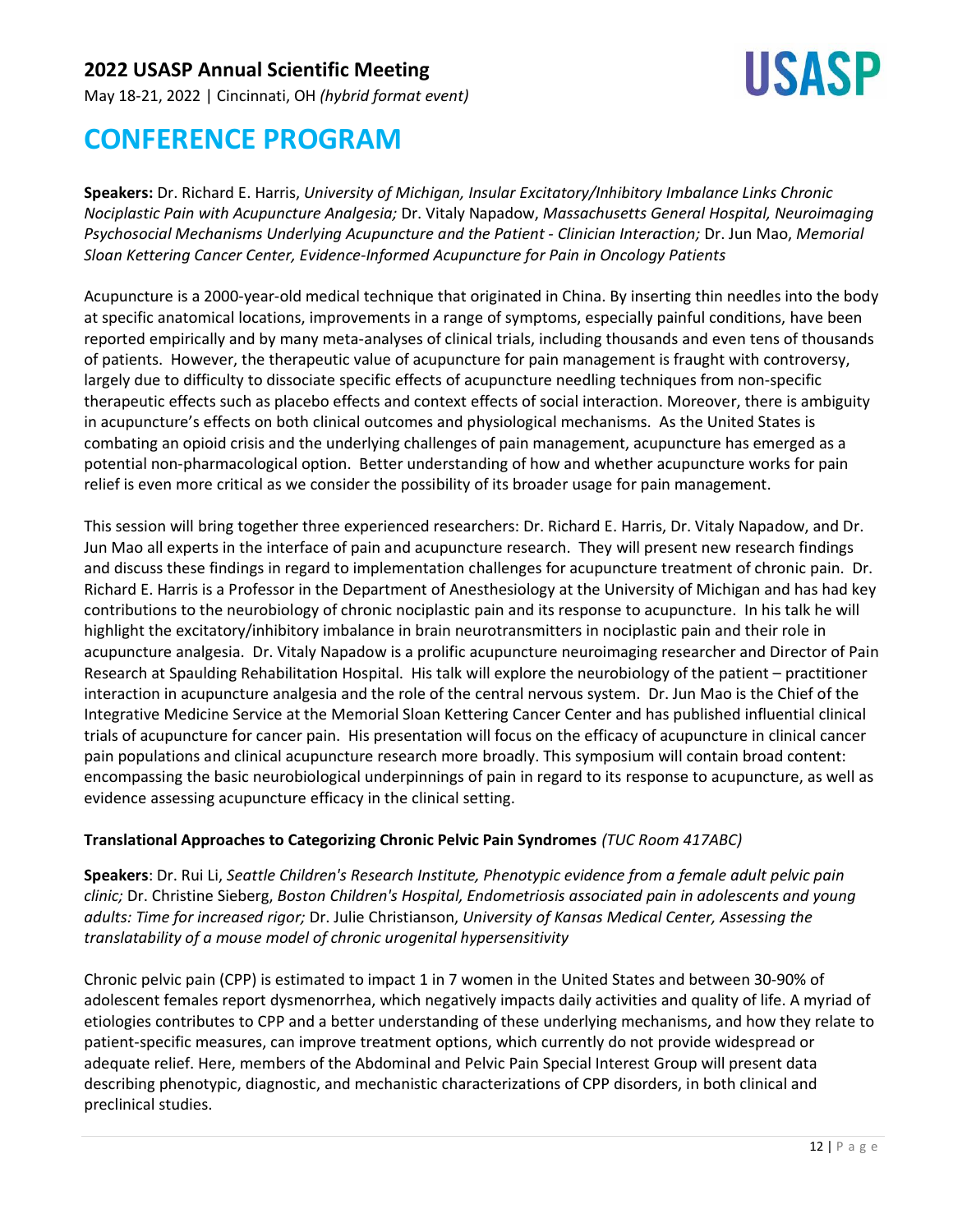May 18-21, 2022 | Cincinnati, OH *(hybrid format event)*



# **CONFERENCE PROGRAM**

Dr. Li will present work from an interdisciplinary gynecological pain clinic that utilizes phenotyping approaches to classify female CPP disorders. The constellation of symptoms from multiple organ systems presents unique challenge for clinical evaluation and treatment of CPP. Deep phenotyping provides a holistic view of patient profiles and is well-positioned to inform etiologic, mechanistic, and interventional research. This presentation will describe two empirically derived CPP profiles that typify distinct pain mechanisms and reflect patients' social history and health care utilization.

Endometriosis, a debilitating disease affecting millions of women, costs the United States approximately \$78 billion annually in pain-related disability, and is the leading cause of CPP. Substantial gaps exist in our understanding of this disease in adolescent and young adult women. Dr. Sieberg will present results on several of her grant-funded projects utilizing innovative methods, including quantitative sensory testing (QST), behavioral measures, as well as resting state and evoked (offset analgesia) neuroimaging techniques (functional magnetic resonance imaging (fMRI) and functional near-infrared spectroscopy (fNIRS)) to elucidate the biobehavioral and neural mechanisms contributing to endometriosis-associated pain in adolescents.

Dr. Christianson will present work from her laboratory on a mouse model of early life stress that develops chronic urogenital hypersensitivity in adulthood. Early life stress exposure in clinical populations impacts hippocampal development, resulting in structural and functional deficits, that contribute to chronic pain and mood disorders. Here, evidence of reduced hippocampal gene expression, neurogenesis, gray matter volume, and neurochemical response to acute stress exposure, in mice exposed to neonatal maternal separation will be discussed, as well as the impact of diet and exercise on these outcomes.

Discussion between the panelists, and with audience members, will tie together these clinical and preclinical findings to discover common mechanisms and outcomes that cluster among women with CPP in order to identify specific potential targets for therapeutic intervention.

3:30pm – 5:00pm **POSTER SESSION "D"** – *with beverages and snack (West Nippert Pavilion)* 5:00pm – 6:15pm **SIG MEETINGS - Acute (to Chronic) Pain Pediatric Pain Pain and Aging Complementary and Integrative Pain Management Substance Use and Addiction** 8:00pm - …… **SIG SOCIALS** – Offsite informal SIG group gatherings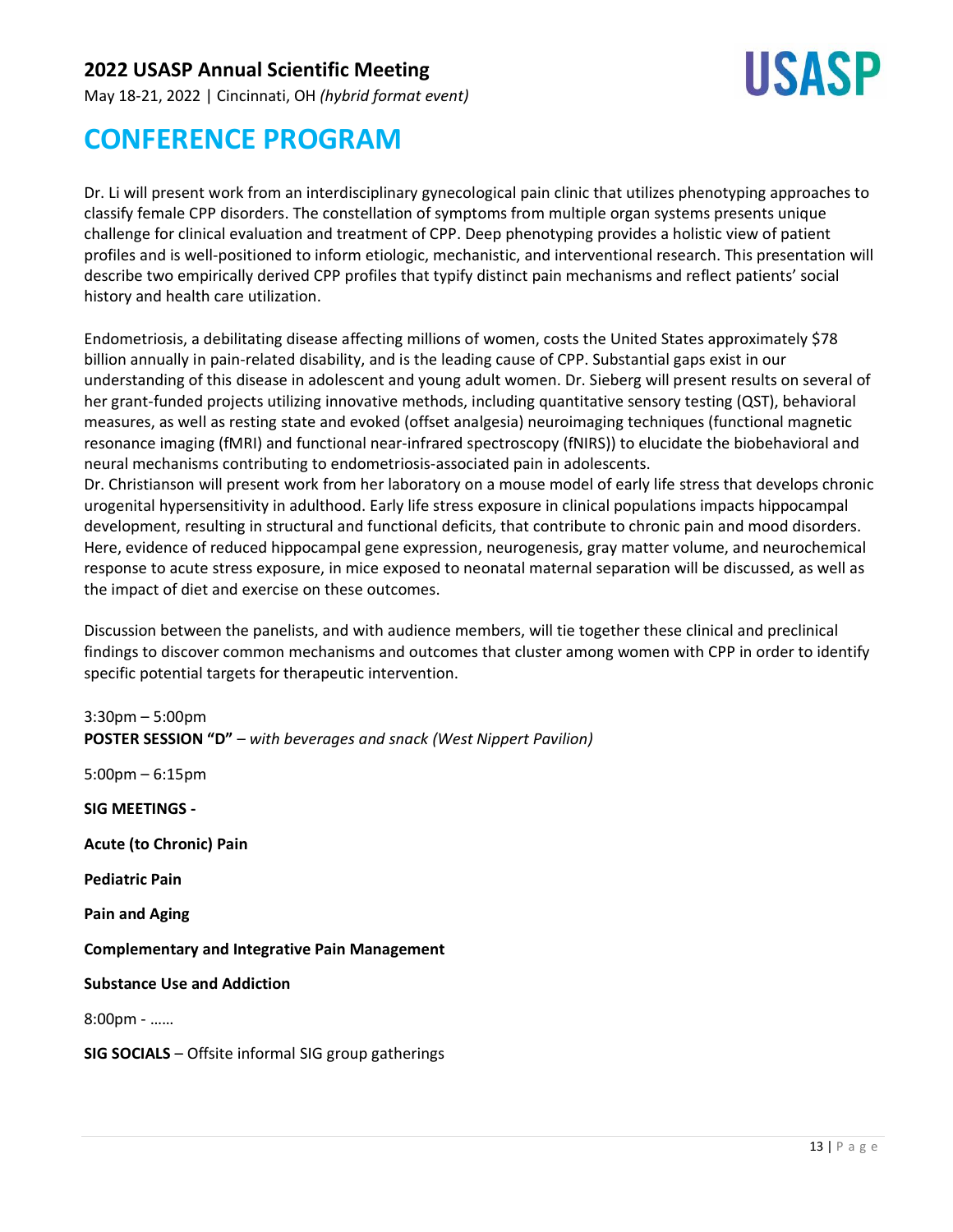May 18-21, 2022 | Cincinnati, OH *(hybrid format event)*



## **CONFERENCE PROGRAM**

## **Saturday, May 21, 2022**

8:00am – 9:00am **SIG Chair Breakfast** *(TUC Room 415AB)*

9:00am – 10:00am **Awards and Keynote #3:** Modulating Pain and Analgesia in the Amygdala *(TUC Great Hall)*

#### *Presenter: Yarimar Carrasquillo, PhD; National Institutes of Health (NIH)*

Behavioral responses to painful stimuli can be amplified or suppressed by many factors, including injuries, experiences, and context. Dr. Carrasquillo is interested in identifying brain mechanisms underlying bidirectional modulation of pain. Lab work has focused on the central amygdala (CeA), a forebrain limbic structure that is well positioned to link noxious stimuli to defense and affective responses. In this talk, Dr. Carrasquillo will discuss the evidence from her laboratory that shows that the CeA functions as a pain rheostat system that can amplify and suppress pain in a cell-type-specific manner. The results of follow up experiments that delineate cellular and circuit mechanisms underlying the dual and opposite function of the CeA will also be presented.

10:00am – 11:30am **SYMPOSIA 4 –**

#### **Dissecting the Neuronal Circuits Underlying the Sensory and Emotional Components of Pain** *(TUC Great Hall)*

**Speakers**: Jose Moron-Concepcion, *Washington University, Dissecting the brain circuitry driving pain-induced anhedonia-like behavior;* Sarah Ross, *University of Pittsburgh, Regulation of Descending Modulation by Kor-Expressing Neurons in the RVM;* Gregory Corder, *University of Pennsylvania, Engaging endogenous analgesia to tune the valence of pain perception*

Pain is a complex phenomenon composed of sensory and emotional-affective components. As pain persists, the presence of negative affective states can lead to the development of negative emotional states such as anhedonia, anxiety, and depression. While current pharmacological therapies provide high potency in alleviating sensory disturbances, the negative affective states accompanying pain remain undertreated. Uncovering the neuronal mechanisms and brain circuitry underlying these components contributing to the pain phenomenon may provide opportunities to develop safer therapies for pain management and enhance life quality of pain patients. Data presented in this panel represent a crucial step in understanding the role of the endogenous opioid systems in the mechanisms underlying both the emotional and sensory component of pain and may provide novel targets for the treatment of pain. During this panel, we will allow at least 10 min for Q&A and follow up discussion.

#### **Human Dorsal Root Ganglia – Novel Insights for Translational Research** *(TUC Cinema)*

**Speakers**: Robert Gereau, Washington University; Moderator – Introduction, Valeria Cavalli, Washington University, *Transcriptomic analysis of satellite glial cells at the single cell level reveals high similarities between mouse and human;* Steve Davidson, University of Cincinnati, *Single-nucleus transcriptomic analysis of human dorsal root ganglia;* Theodore Price, University of Texas at Dallas, *Spatial transcriptomics on human DRG defines nociceptor transcriptomes and arrangement of immune cell types*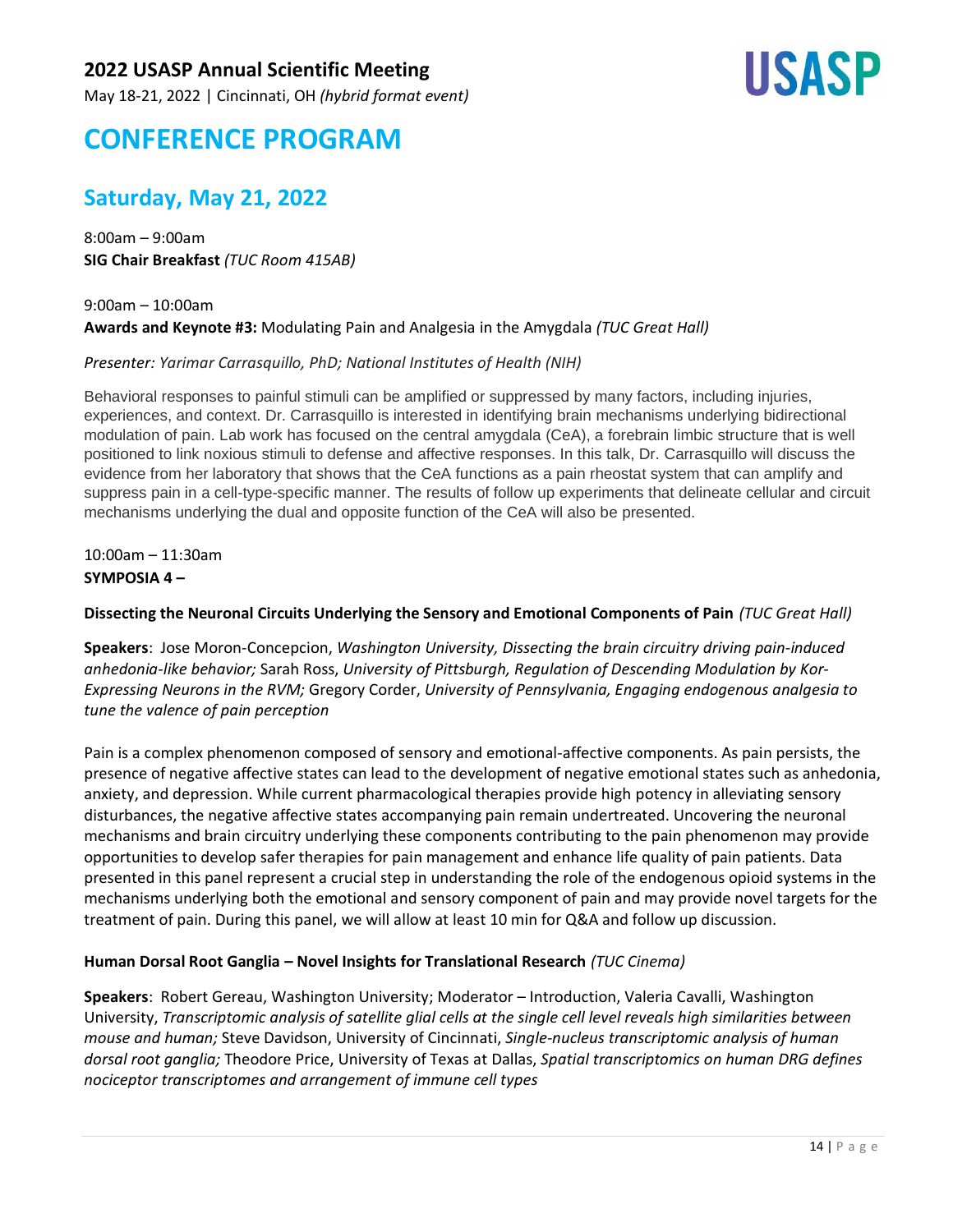May 18-21, 2022 | Cincinnati, OH *(hybrid format event)*



# **CONFERENCE PROGRAM**

The past quarter century has seen immense progress in our understanding of the neurobiology of pain. Despite these advances, successes in translating these findings into new treatments are scarce. This presentation will describe recent work using dorsal root ganglia from organ donors as a translational research platform. Insights into differences in gene expression and function in human DRG vs preclinical rodent models suggest that studies on human tissues can help identify potential targets that should be prioritized – or abandoned – in the search for new drugs to reduce pain and improve nerve regeneration after injury. This symposium will include a brief introduction by the moderator regarding the acquisition and use of human tissues for preclinical research, and 3 presentations of 20 min each, with 5 min for discussion following each, and a final panel of 15 min for a panel discussion with all speakers. The moderator will invite questions and discussion from the audience on how individual research groups can set up human tissue programs at their local institutions, and ask panelists for a discussion of any challenges faced and how these have been overcome.

Why should this symposium be included at the annual meeting: This year has witnessed the publication of a number of landmark studies that have provided unprecedented insight into the expression and function of a variety of potential therapeutic targets in human sensory neurons and glial cells. There is a growing interest in the use of human tissues, and these presentations will demonstrate the power of such studies to provide novel insights, as well as provide information to attendees on how similar studies can be incorporated in other research programs around the country.

#### **Brain Mechanisms Supporting the Modulation of Pain by Novel Self-regulatory Approaches** *(TUC Room 400 ABC)*

**Speakers:** Fadel Zeidan, *University of California San Diego, Uncoupling self from pain: Mindfulness-induced analgesia is associated with deactivation of midline self-referential neural mechanisms;* Patrick Finan, *The Johns Hopkins University School of Medicine, Targeting Mechanisms to Guide Chronic Pain Treatment Development;* Marta Ceko, *University of Colorado*

The American Academy of Physicians and other health regulatory institutions have issued new guidelines premised on employing non-opiate therapies as a first step to treat pain. This workshop will provide novel (largely unpublished; NIH-sponsored) findings delineating the active psychological and neural mechanisms supporting pain modulation by novel and emerging self-regulatory approaches.

The proposed workshop should be included in the 2022 USASP meeting because it will provide a comprehensive framework to identify novel pain modulatory mechanisms supporting innovative self-regulatory techniques. This is critical because targeted, scalable treatments are needed to address the complexity of pain. By combining experimental interventional data (Zeidan/Simons) with mechanistic examinations in chronic pain patients (Finan), we aim to advance the audience's knowledgebase to reduce perceived clinician and patient-focused barriers to promote fast acting and effective pain therapies.

Using multiple neuroimaging methods, Dr. Zeidan will present his latest findings (NCT03414138) to identify the neurofunctional connections supporting mindfulness-based analgesia. Forty pain-free participants were randomized to four, 20-minute sessions of mindfulness training or book listening. After the interventions, subjects rested and then meditated (mindfulness) or continued to rest (controls) during noxious heat (49°C) and fMRI acquisition. Visual analog scale pain ratings were collected. Mindfulness reduced pain when compared to controls. Mindfulness-based analgesia was moderated by weaker thalamic-precuneal connectivity and ventromedial PFC deactivation, respectively, indicating an attenuation of self-referential processing. Dr. Simons will present novel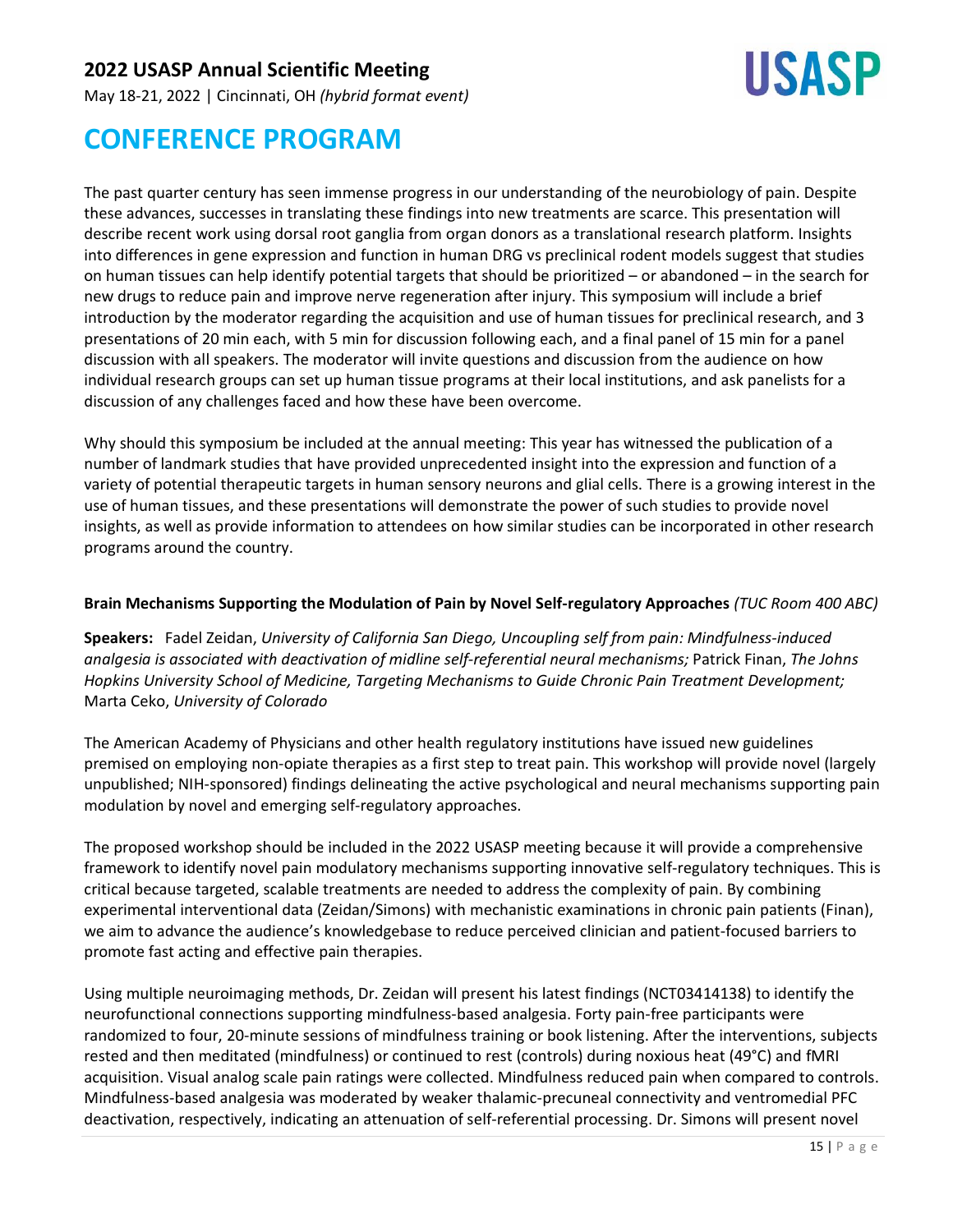

May 18-21, 2022 | Cincinnati, OH *(hybrid format event)*

# **CONFERENCE PROGRAM**

fMRI-based findings demonstrating the role of the amygdala in mediating pain and pain catastrophizing in relation to threat-safety learning, the mechanism of action for exposure treatment, in healthy (n=29) and chronic pain (n=46) adolescents. A novel threat-safety learning paradigm was combined with amygdala resting-state functional connectivity. Higher inferior parietal lobe activation mediated the association between catastrophizing and threatsafety learning in all participants. Dr. Finan will present data from his recent clinical trial (NCT03975595) examining savoring meditation in rheumatoid arthritis patients (n=41). Savoring meditation is a novel, brief meditative technique that generates and amplifies positive affect to optimize pain self-management. Dr. Finan will demonstrate that savoring meditation engages the corticostriatal circuits during noxious stimuli and augments positive affect and analgesia.

Time will be allocated after each talk for 1-2 audience-directed questions. After all presentations, Dr. Zeidan will moderate a 30-minute audience-panel discussion. Two to three questions will be focused to identify how novel analgesic mechanisms can be clinically applied. We will also discuss ways to reduce perceived barriers of incorporating non-pharmacological therapies to treat pain.

#### **Growing and Retaining a Sustainable and Informed Clinical Pain Research Workforce** *(TUC Room 417 ABC)*

**Speakers**: Dr. Laura D. Wandner, Ph.D., Program Director, National Institutes of Health, National Institute of Neurological Disorders and Stroke, Office of Pain Policy and Planning (Moderator), *Results from the NIH survey on clinical pain research workforce;* Dr. Meredith C.B. Adams, MD, MS, FASA, FAMIA, Assistant Professor of Anesthesiology and Public Health Sciences at Wake Forest Baptist Health, *Clinical research challenges: perspective from an anesthesiologist;* Dr. Benedict J. Kolber, Associate Professor, School of Behavioral and Brain Sciences, the University of Texas at Dallas, *Workforce enhancement efforts*

Given the prevalence of chronic pain in the U.S. and the need for better pain management techniques there is a need to grow the number of researchers who can make novel contributions to the clinical pain field. In November 2020, the Interagency Pain Research Coordinating Committee (IRPCC) discussed how the field could encourage mid-and later-career investigators to mentor more junior investigators and students who have an interest in pain research.

The promotion of younger researchers is a priority for the NIH. The IPRCC discussion prompted the National Institute of Neurological Disorders of Stroke to develop and administer a first-of-its kind survey examining factors that both help clinical pain researchers succeed and challenges that aspiring researchers face.

The survey, overseen by Dr. Laura Wandner, received more than 400 responses from pain care providers and clinician-researchers from numerous disciplines and across career stages. An analysis of the responses shows that early career researchers receive less support from the NIH or their home institutions/departments compared to their more established counterparts. It also showed that those who received formal research training or mentoring were more likely to receive federal research funding and were more likely to stay in research. The published literature on factors that influence physicians to pursue clinical research that is specific to pain is limited. NIH's findings build on research done by Dr. Meredith Adams, an anesthesiologist, researcher and coauthor of this proposal, found that most NIH grants for anesthesiology are for basic science rather than clinical research, and that there are relatively fewer research awards in this field compared to other disciplines. Dr. Adams suggests that a new research training paradigm be considered to account for the limitations of the mentoring-based model.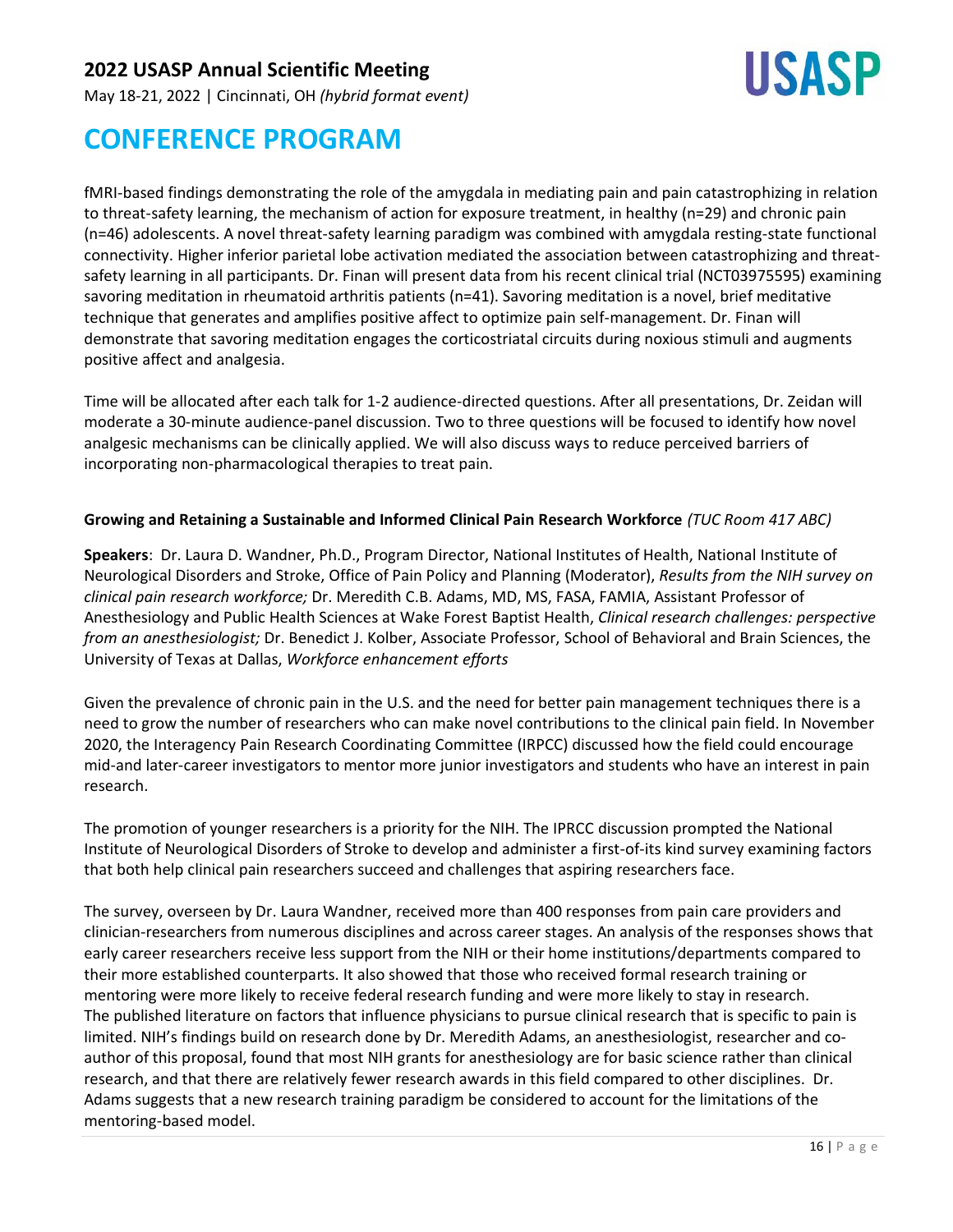May 18-21, 2022 | Cincinnati, OH *(hybrid format event)*



## **CONFERENCE PROGRAM**

To support a pain research workforce in the long term, Dr. Benedict Kolber and Dr. Kevin Tidgewell lead a program that exposes undergraduate students to pain science. Their aim is to help with an understanding of pain ahead of the "fragmented" pain education they would receive in medical school and, for those with a research interest, to consider pain for their graduate training.

Through presentations and discussions with the speakers including a 30-minute question and answer session that would also solicit audience feedback about how to enhance the clinical pain research workforce, the symposium should enable an open discourse within the pain management community about what is needed to create a larger, sustainable research workforce for the future.

#### **Rapid Transition and Mobilization of Remotely Delivered Pediatric Pain Treatment Protocols in Response to the COVID 19 Pandemic** *(TUC Room 427)*

**Speakers:** Susmita Kashikar-Zuck, PhD, Cincinnati Children's Hospital/ University of Cincinnati College of Medicine, Adaptation of the FIT Teens trial for juvenile fibromyalgia in response to the COVID 19 pandemic; Laura E. Simons, PhD, Stanford University, *Rapid transition to virtual assessment and treatment in the GET Living trial for youth with chronic pain;* Rachael Coakley, PhD, Boston Children's Hospital/Harvard Medical School, *Rapid Mobilization of an Evidence-based Psychological Intervention for Pediatric Pain During COVID-19: The Development and Deployment of the Virtual Comfort Ability Program (CAP-V)*

The COVID-19 pandemic abruptly halted in-person clinical care and research and required a shift to remote methods of assessment and treatment. In this symposium, the speakers will present how three different pediatric pain programs, Graded Exposure Treatment (GET Living), Fibromyalgia Integrative Treatment for Teens (FIT Teens) and Comfort Ability Program (CAP) navigated the rapid shift to remote delivery during the pandemic. The GET Living and FIT Teens programs are research-based randomized clinical trials and the Comfort Ability program is an evidence-based embedded clinical service with an emphasis on knowledge-mobilization and education for pain providers.

Dr. Simons will present the transition of the GET Living program to remote format, and discuss outcomes of this pilot trial based on method of delivery by treatment condition, and results of a unique single case experimental design embedded within the trial that allowed for clinical trajectories and outcomes of each participant. Insights from exit interviews of patients and parents on the in-person versus remote treatment format will provide patient-perspectives that could inform the design of future trials.

Dr. Kashikar-Zuck will present the process of modifying three treatment arms in an ongoing multi-center singleblinded RCT of the group-based FIT Teens intervention for juvenile fibromyalgia while maintaining scientific integrity of the trial. Impact on trial metrics (recruitment, retention, safety, fidelity) will be presented along with a discussion of challenges surrounding implementation of a multi-site study across 6 institutions and 5 states with varying restrictions on research activities. Methodologic, design and statistical implications will be highlighted. Dr. Coakley will describe how CAP, an embedded clinical service at 21 children's hospitals across three countries responded to the immediate demand worldwide for virtual program modification for pain care. The Knowledgeto-Action Cycle framework was used to adapt CAP in-person workshops (CAP-IP) to a virtual format (CAP-V). Through iterative and collaborative processes with network partners, CAP-V was systematically piloted and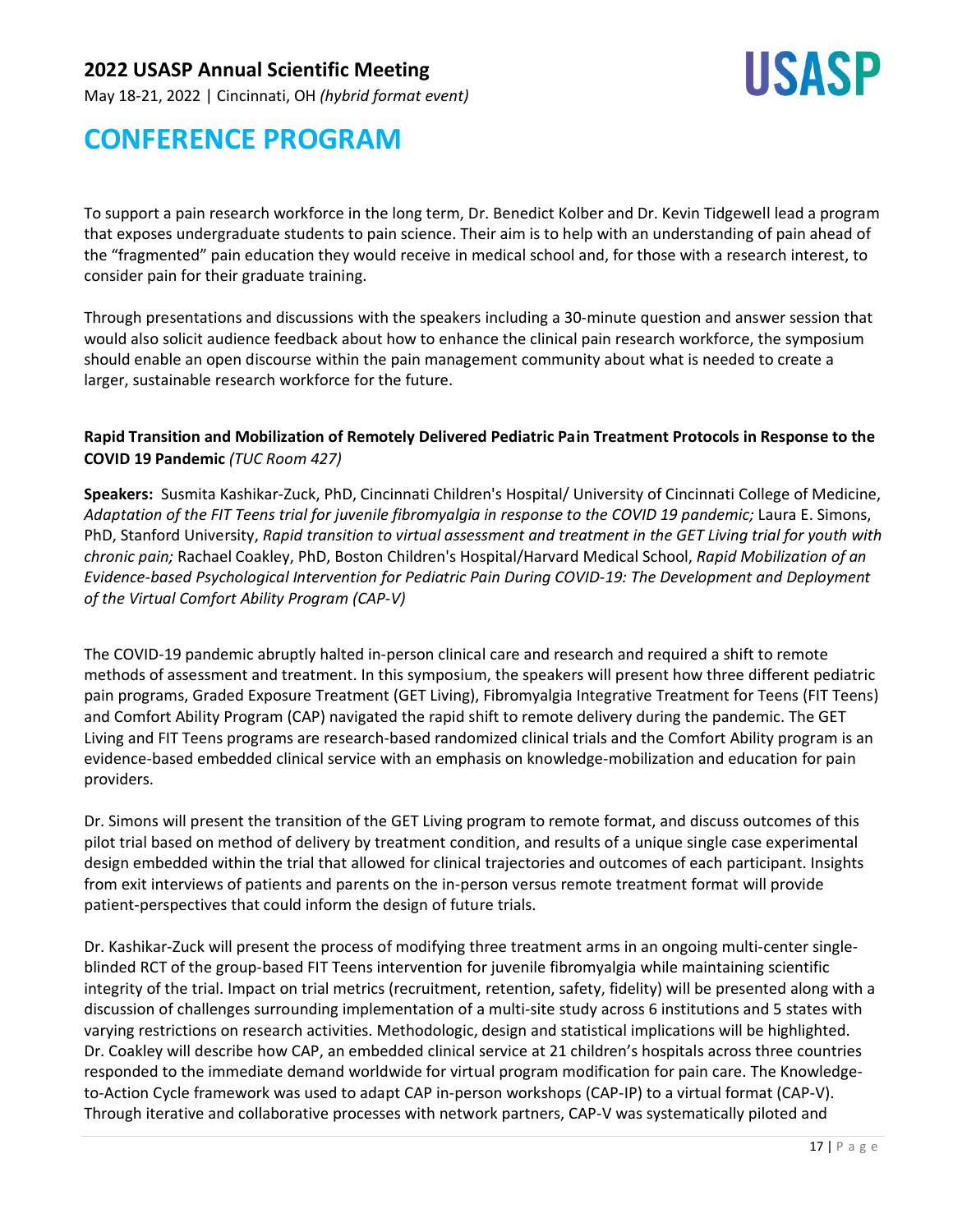May 18-21, 2022 | Cincinnati, OH *(hybrid format event)*



## **CONFERENCE PROGRAM**

disseminated to more than a dozen network partners within 18 months. Challenges and opportunities inherent in this transition will be discussed, with a particular focus on health equity.

An interactive discussion with the audience will include thought-provoking questions around the ethical, scientific and practical considerations in research and treatment for pediatric pain, and how best to balance flexibility with fidelity in the face of unexpected challenges. It is anticipated that the discussion will enhance novel ways of thinking about effective and equitable pain care for all children suffering from chronic pain.

This symposium is a timely and important topic for USASP because discusses how the COVID 19 pandemic affected clinical trials/dissemination efforts in chronic pain, especially those who are involved in multi-center studies and pediatric pain research.

11:45am – 1:30pm **Lunch Panel Discussion:** Clinical Research Opportunities and the NIH HEAL Initiative

*Speakers: Rob Edwards, PhD; Dan Clauw, MD; Kathleen Sluka, PhD; Karen Lane*

*The USASP is a chapter of the International Association for the Study of Pain. USASP embraces, promotes, and fosters a culture based on inclusion, diversity, equality, and access. We especially encourage applications from members of underrepresented groups such as, but not limited to, members of underrepresented communities, members of the LGBTQ+ community, and people with disabilities.*

*Funding for this conference was made possible (in part) by R13 AT 11983 from the National Center for Complementary and Integrative Health (NCCIH); National Institute of Neurological Disorders & Stroke (NINDS); National Institute of Dental & Craniofacial Research (NIDCR); and the National Institute of Nursing Research (NINR). The views expressed in written conference materials or publications and by speakers and moderators do not necessarily reflect the official policies of the Department of Health and Human Services; nor does mention by trade names, commercial practices, or organizations imply endorsement by the U.S. Government.*